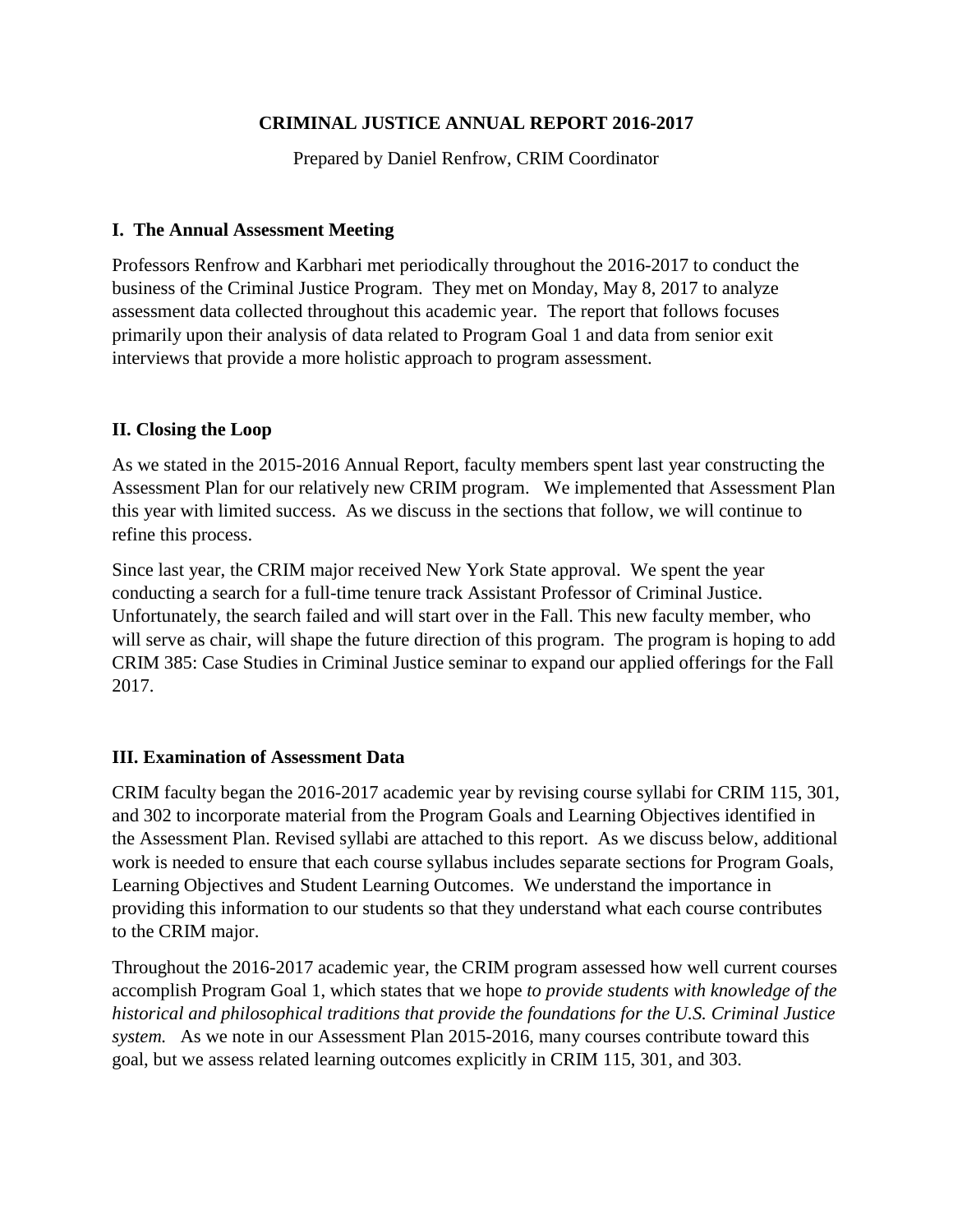One learning objective associated with Program Goal 1 is that *students should be able to analyze the major debates related to definitions of crime, understandings of criminality and philosophies of punishment*. CRIM 115 specifically assessed a learning outcome related to this objective.. Data from short answer exam questions (eg, "Define white-collar crime and discuss 3 types of white- collar crimes? Select among: Corporate Fraud, Securities and Commodities Fraud, Health Care Fraud/Mortgage Fraud, Financial Institution Fraud, Insurance Fraud, or Money Laundering" and "Define an amateur property offender and a professional property offender? What are their characteristics, and what are the major differences between the two?") indicate that *students are able to use Criminal Justice vocabulary correctly*. A majority of students (86%) earned higher than a 75% on the exams in CRIM 115, a figure that exceeds the stated success criterion for this learning outcome. These results suggest that our approach in CRIM 115 appears to be effective in teaching students to use criminal justice vocabulary. Unfortunately, data to assess the second learning outcome (ie, whether students can compare and contrast philosophies of punishment) associated with this objective were not collected this year.

A second learning objective associated with Program Goal 1 is that *students should understand and be able to discuss the historical development of the Criminal Justice system*. Unfortunately, data were not collected regarding the two learning outcomes (ie, whether students now the history of common law and whether students can connect contemporary aspects of the U.S. legal system to their common law roots) associated with this objective. Faculty will collect and assess these data in the future.

The third learning objective associated with Program Goal 1 is that *students should be able to connect Criminal Justice with other Liberal Arts fields*. CRIM 303, the site where learning outcomes for this objective are to be assessed, was not taught during this academic year. However, in reviewing this objective and its related learning outcomes, we decided that learning outcomes stated in the Assessment Plan 2015-2016 do not adequately capture this objective. Consequently, we decided to revise our Assessment Plan. We take up this issue in more detail below.

At the conclusion of the academic year, CRIM faculty collected information from graduating seniors to assess the program as a whole. These discussions centered on two questions: 1) What aspects of the major contributed most to your learning? and 2) What aspects of the major could be improved to help student learning in the future? What should this aspect look like in your opinion? We encouraged seniors to specifically consider courses (eg, required and elective courses), advising (eg, academic and career), experiential learning (eg, internships and offcampus study), and the senior experience (eg, thesis, poster session, comprehensive exams) as they considered each question.

The results of these discussions were generally positive. Students commented that the discussion-based learning that is possible in classes with small enrollments contributed to their learning. For example, one student stated that "small group discussions are what helped the most." As he went on to explain, "it was very beneficial for me to learn from others' experiences." Other students similarly identified small class size and seminar format as primary aspects of the program that aided their learning of course material.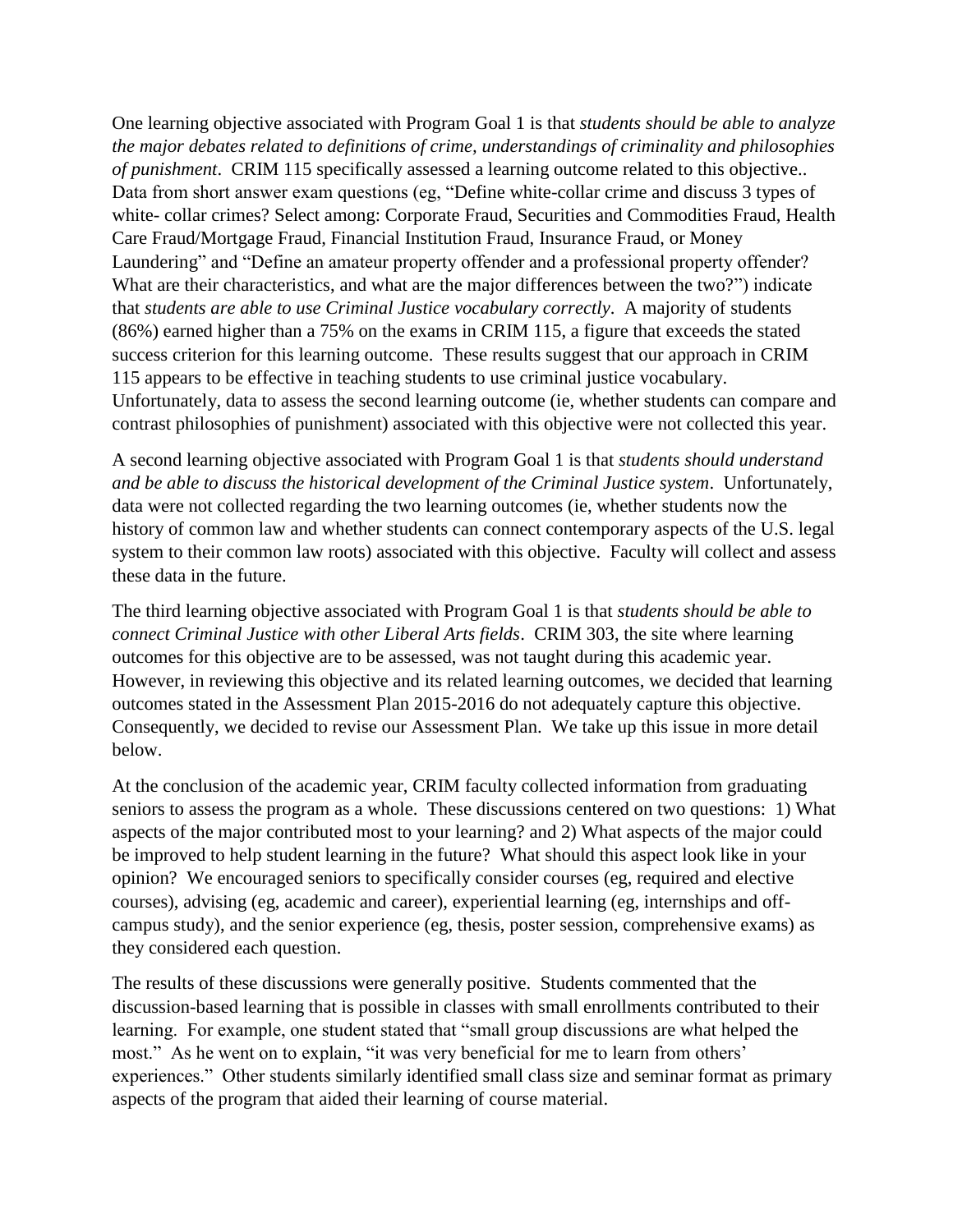These discussions highlighted student concerns as well. One student stated that "taking research methods before taking CRIM 401 would have been really helpful". This comment indicates a need to improve major advising—particularly for transfer students—in ensure that students take courses in the proper developmental sequence. Adding research methods as a prerequisite for CRIM 401 might help solve this problem. CRIM faculty will explore solutions to this specific issue.

Other students commented on the need for more applied content within the major. For example, one student noted that "I feel like there needs to be more real-world connection to our learning- particularly in the beginning stages of the major—across the whole criminal justice field. I feel as if there are more people in this major who would like to be police officers, so there should be more of a focus on that part of the system." Comments such as these highlight a need to better integrate theoretical and applied approaches to Criminal Justice within our program. These comments should inform future curriculum revisions and hiring decisions within this program.

As we discuss in more detail below, we will continue to collect data next year in order to complete our assessment of Program Goal 1. Our current assessment, based on limited data, however, provides some evidence that we are making progress toward Program Goal 1.

# **IV. Program Changes**

Given the uncertainty related to staffing, CRIM faculty do not propose any substantive changes to the program at this time. It is clear that CRIM faculty need to ensure that all of their courses collect the necessary data in order to assess the program. We will be sure to check in with each other at the beginning of each semester to make certain that syllabi include Program Goals, Student Leaning Objectives, and Outcomes, and that assignments will enable us to assess these learning outcomes. We will also explore the concern raised earlier about course sequencing and transfer advising in the coming year.

# **V. Action Plan for the Coming Year**

During the 2017-2018 academic year, CRIM faculty will continue to collect data that will enable us to finish our assessment of Program Goal 1 and to begin our assessment of Program Goal 2, which states that the program *approaches Criminal Justice as a critical social science*. In particular, we will assess students' theoretical foundation (ie, whether *students know strengths and weaknesses of major theories* and whether *students can apply theories to specific cases*) with essay data from CRIM 115. We will assess students' methodological foundation (ie, whether *students can interpret basic statistics, know strengths and weaknesses of major crime datasets*, and whether *students can use appropriate software packages*) through various assignments in MATH 151, CRIM 115, and SOC 294. We will assess students' ability to conduct research (ie, whether *students know the assumptions of positivist epistemology*, whether *student can develop theoretical and operational definitions for variables*, whether *students know the strengths and weaknesses of various methods*, and whether *students can effectively report research findings*)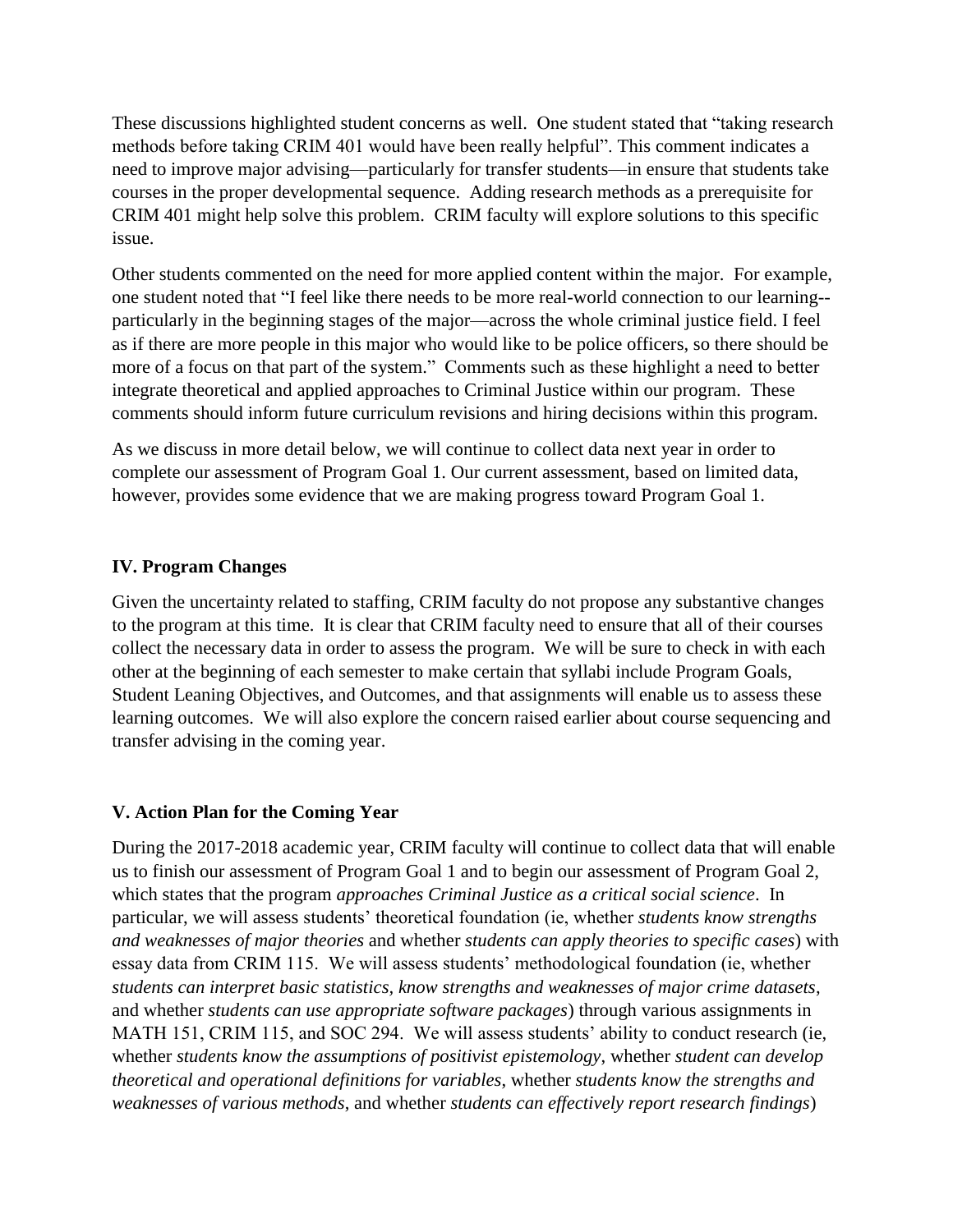through various assignments in SOC 294 and CRIM 401. We will assess students' understanding of the implications of social science for the goal of social justice (ie, whether *students can compare and contrast different models of justice* and whether *students can identify the real world implications of research findings*) through essay assignments in CRIM 301.

Professor Karbhari will continue to revise syllabi so that they include Program Goals, Learning Objectives, and Student Learning Outcomes.

Professor Karbhari will be responsible for collecting necessary data in CRIM 115 and 301. Professor Renfrow will be responsible for collecting necessary data in SOC 294. Both will be responsible for collecting data necessary from MATH 151, CRIM 401, and graduating seniors. Together, they will analyze the data and produce the annual report.

# **VI. The Updated Assessment Plan**

As mentioned above, our assessment of Program Goal 1 lead to the revision of learning outcomes associated with our learning objective that *students should understand the connection among Criminal Justice and other disciplines across the Liberal Arts.* Our new learning outcomes include: 1) *students will connect Criminal Justice concepts to issues in an allied field* (assessed through an essay in CRIM 115) and 2) *students will discuss the significance of their senior research for stakeholders in multiple fields* (assessed through the senior thesis in CRIM 401). An updated Assessment Plan reflecting these changes is attached to this report.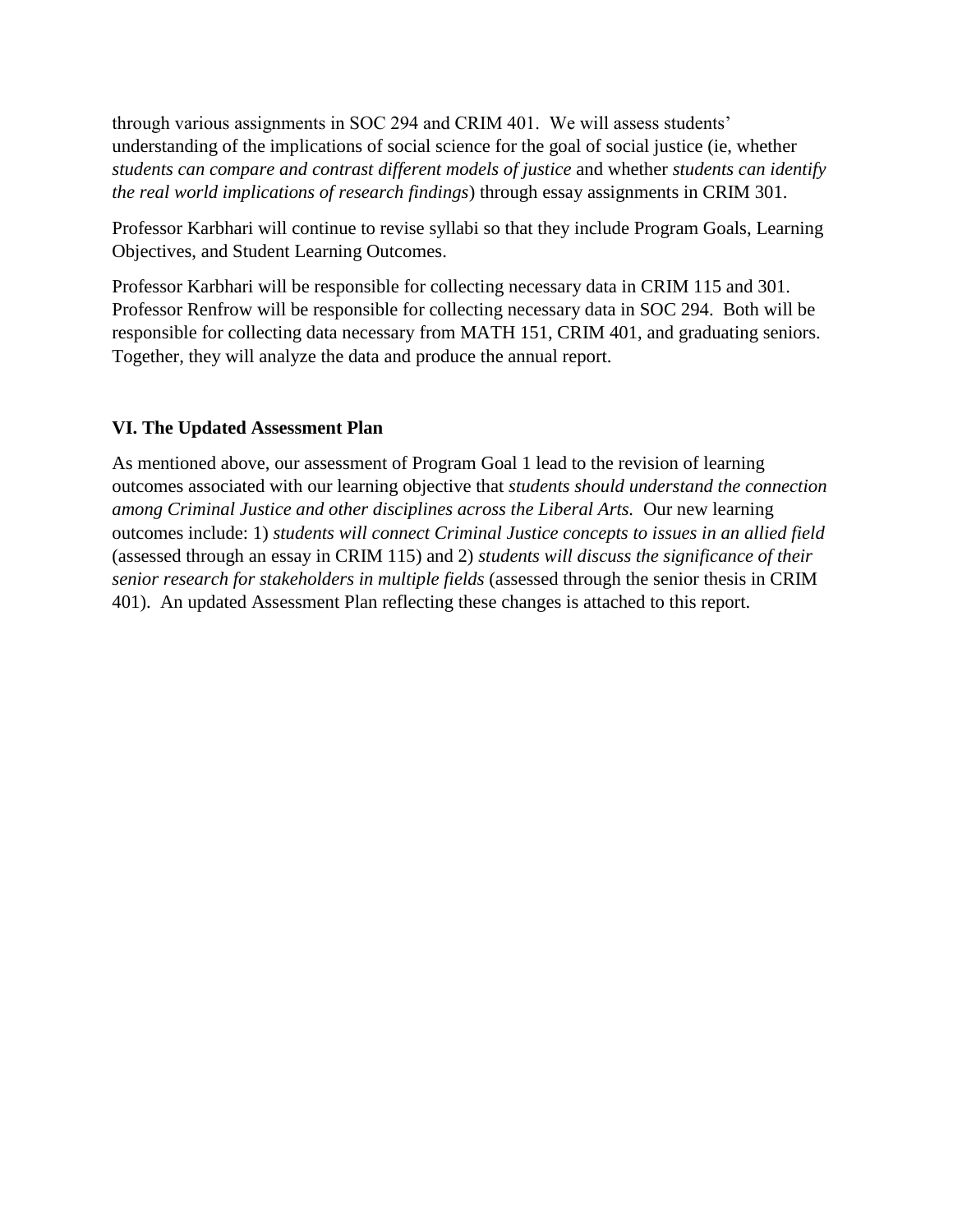### **Appendix Materials**



**CRIM 115: CRIMINOLOGY TH 9:25 -10:40 AM MCAMP ZABR307 FALL 2016**

Professor: Shilpashri Karbhari, PhD Office Hours:  $\overline{M}W$  10-10:45 AM & 1-2 PM; TH 11 AM-1 PM; and by appointment Office: MACM 328A Email: [skarbhari@wells.edu](mailto:skarbhari@wells.edu)  Phone: 315-364-3282

Teaching Assistant TBA Office: TBA **COURSE DESCRIPTION**

This course reviews the major sociological theories of crime, both classical and contemporary, and relevant topics including the causes of crime, behaviors and attitudes linked to forms of criminal activities in society both individual and within groups and outside of groups, the incidence of crime, and criminal identities. The course emphasizes the social construction of crime and shows how crime relates to race, class, gender, sexual orientation, age, and urban violence. The readings are derived from contemporary ethnographic research, journal articles, and scholarly sources etc. The discussions will focus on questions: "What is crime?" "How are perceptions of it influenced by the mass media and by fear of crime" "How can we measure how much crime there is in the United States?" "How often does crime occur and with what degrees of seriousness?" This is a required course for a minor in Criminal Justice.

# **COURSE GOALS**

By the end of the semester, students should be able:

- 1. To describe and explain aspects of criminology from a sociological standpoint
- 2. To identify and discuss the strengths and weaknesses, and underlying assumptions of major theories, and examine how these assumptions shape the tenets of specific theories
- 3. To analyze theories of crime; and apply them to the specific cases of crime
- 4. To correctly use criminal justice terminology
- 5. To discuss and describe the relationship between prior criminal behavior and incarceration with the likelihood of individuals' future success or failure in conventional opportunity structures
- 6. Complete a research paper and approach criminology as a social science and identify how traditional research methods can promote and hinder social justice.
- 7. Develop critical thinking, research, and writing skills.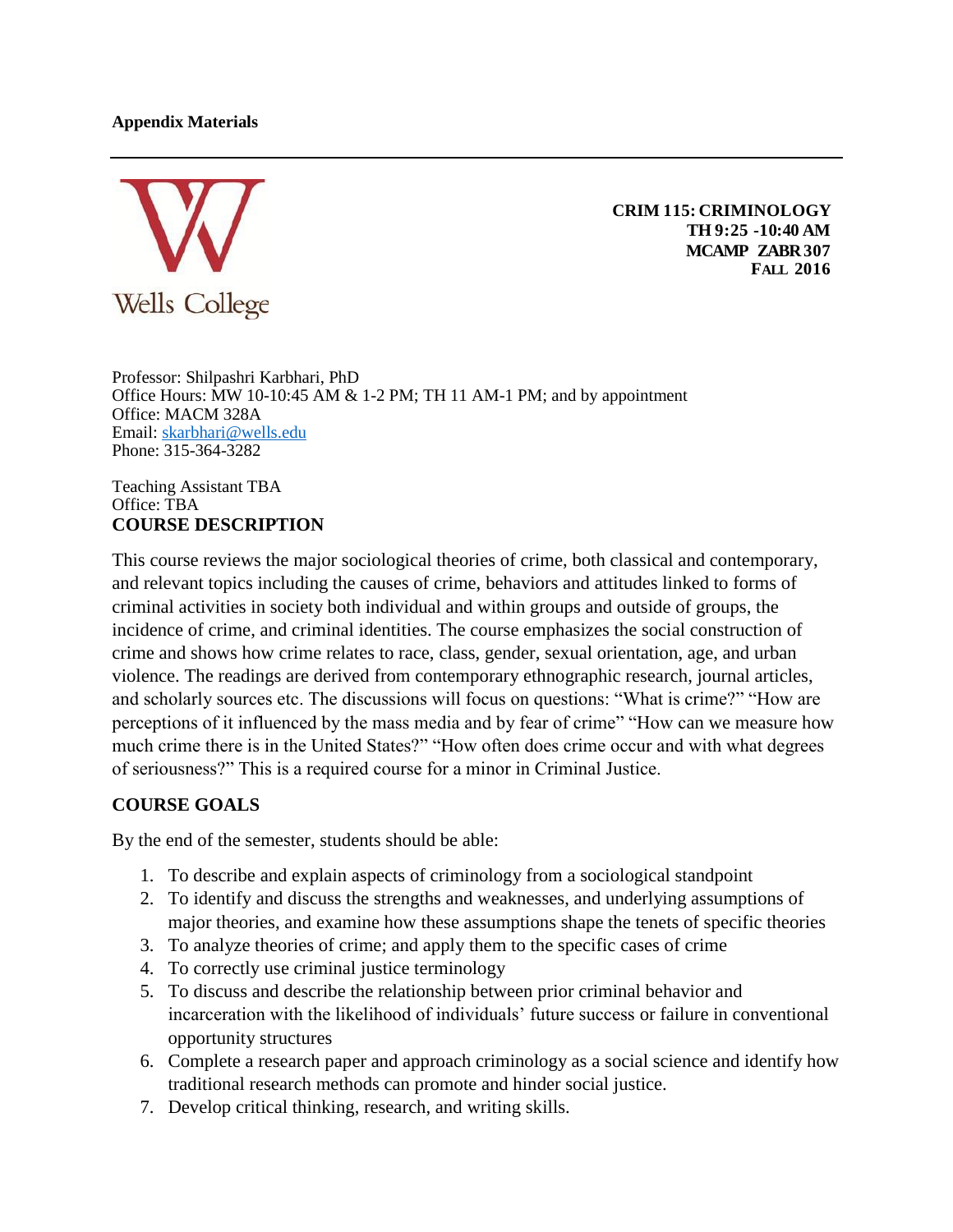### **MOODLE**

is required by students to keep track of their course progress, receive announcements, and access any additional course material. Information on course assignments and critiques of articles will be posted in the Moodle. Readings will be supplemented by articles and book chapters assigned by the instructor. It is the responsibility of every student to purchase the textbook and make copies of the additional readings. In the event you are not able to locate a journal article or seeking some help with finding scholarly sources please contact me via email at [skarbhari@wells.edu](mailto:skarbhari@wells.edu) ext. 3282 and Susan Gloss, the library resource person (ext.3354). **Academic Skills or Traits Expected of WELLS Graduates:**

- 1) Mastery of content knowledge and skills
- 2) Effective communication skills
- 3) Critical and reflective thinking skills
- 4) Effective use of technology

# **REQUIRED TEXT:**

Beirne P. & J.W. Messerschmidt 2015. *Criminology A Sociological Approach*. NY: Oxford University Press. ISBN-10: 0-19- 933464

Anderson E. 1999. *Code of the Street*. NY: W. W. Norton & Co. ISBN 0-393-32078-

Additional Readings from scholarly sources will be assigned.

# **COURSE REQUIREMENTS**:

It is important to attend class regularly, complete assignments on time and be prepared to discuss the readings. These steps will help you develop an understanding of the concepts and themes relevant to criminology; and facilitate your success on the course assignments.

# **ACTIVITIES, ASSIGNMENTS, AND GRADING POLICY**

### **GRADING SCALE:**

The final letter grade will be determined by the sum of the weighted scores of your exams, assignments, and class attendance according to the following scale:

 $100\% - 90\% = A$ 89%-80% = B  $79\% - 70\% = C$  $69\% - 60\% = D$ Below  $60\% = F$ 

### **Achieving an A requires going above and beyond the minimum requirements of the**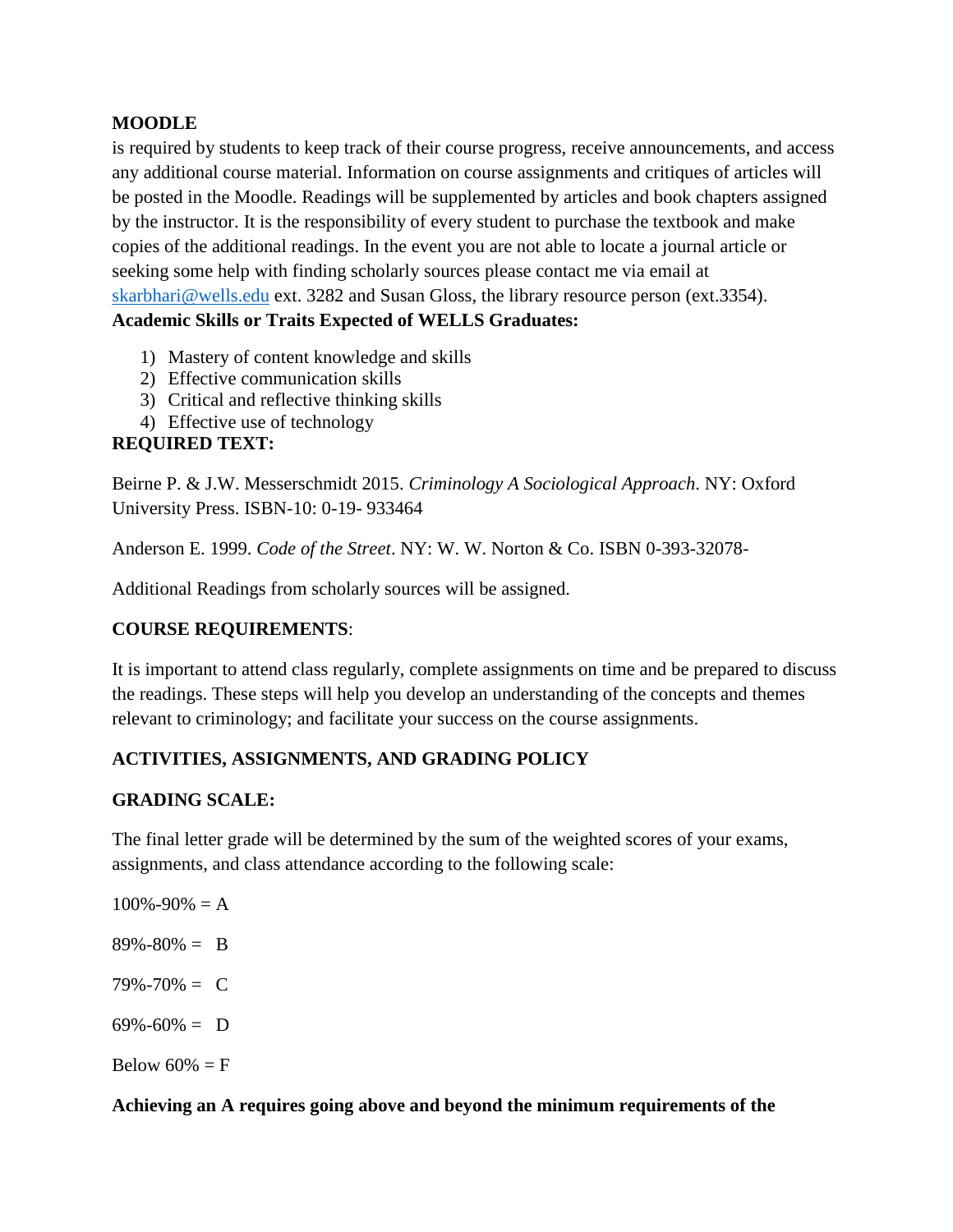**assignment.** This includes submission of assignments on and before the due date, assignments that requirements including excellent grammar, clear and concise writing, and overall displays depth and personal effort. **If you simply meet the minimum requirements and slide your assignment in at the last minute, please do not expect to earn more than a C.**

| <b>Type of Assignment</b>                                                                                  | Weight |
|------------------------------------------------------------------------------------------------------------|--------|
| Class Activities $(5-10 \t@ 10 \tpt s each)$ total                                                         | 25%    |
| of 100 pts                                                                                                 |        |
| Attendance and Participation                                                                               | 25%    |
| (10 pts attendance +10 pts participation = $20$<br>pts weekly) over 14-16 weeks                            |        |
| Mid-Term Exam* (2-5 Response Essays @ 100<br>pts each for a total of 200 pts) Code of the<br><b>Street</b> | 25%    |
|                                                                                                            | 25%    |
| Final Exam (Essay) **<br>@ 100 pts                                                                         |        |
| <b>Total</b><br>$100$ pts                                                                                  |        |

**Instructions for the Mid-Term (Response Essays)\* will be handed out in class or posted in Moodle in a few weeks.** 

**Instructions on the final exam\*\* will be posted after Thanksgiving Break.** 

# **POLICIES**

# **General Communication and Info**

Because of how important communication is in the online environment, I will expect each of you to log in to the course at least 3 evenly spaced times per week. Please check the Content Area since this is where I will post the important information.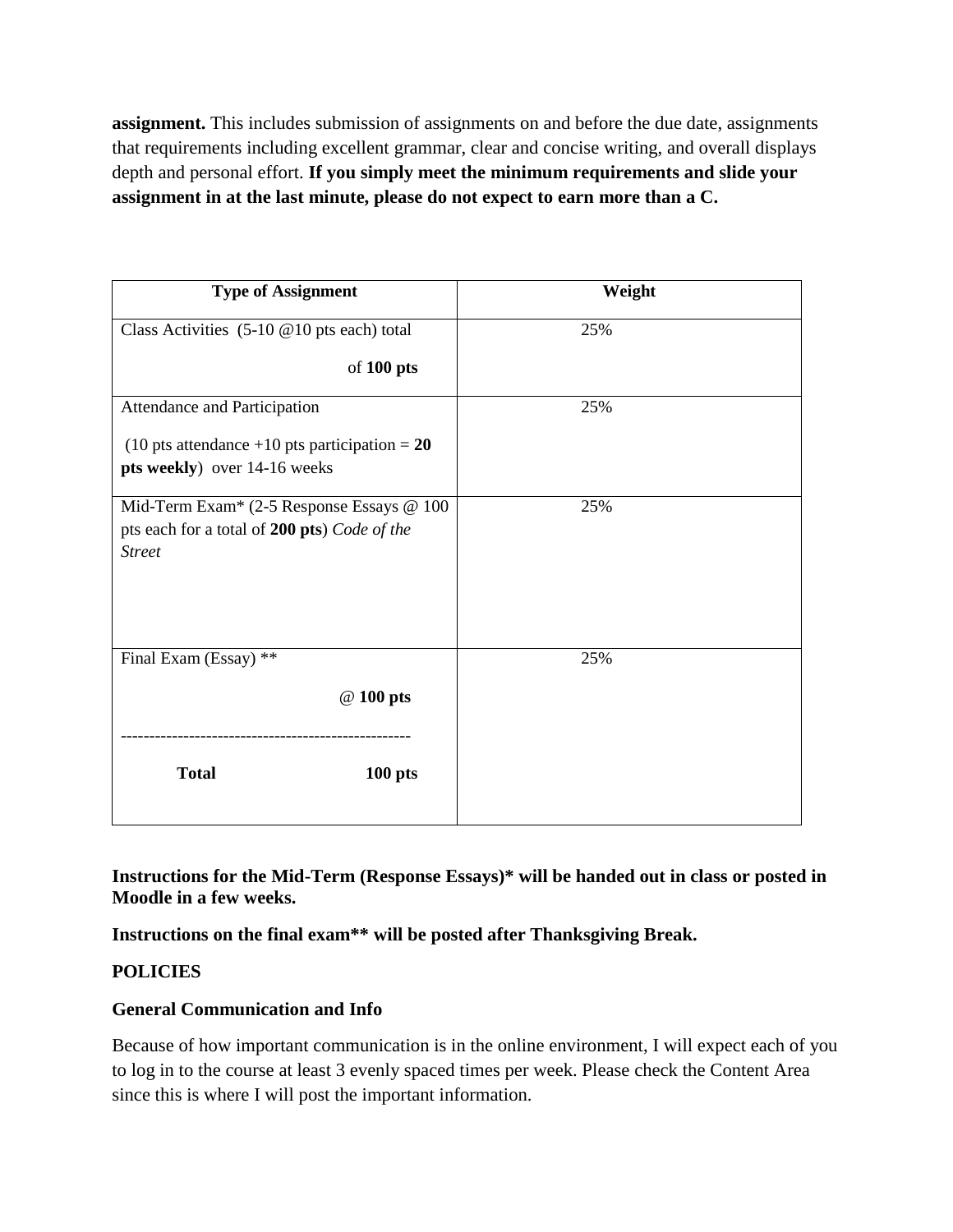### **Class Policies**

You will be allowed 2 absences (1 excused and 1 unexcused) failing which you will receive a lower letter grade. If you leave class early or come to class late you will receive 0 points. Tardiness is not tolerated and will result in 0 points for each day a student shows up late to class.

### **Email:**

Please use your Wells email address for correspondence and concerns in this course and put CRIM 115–last name in the subject line. I will get back with you within 24 hours. While we all love instant feedback who doesn't, please keep in time that due to work responsibilities and other duties it may take upto 48 hours to get back to you.

**Please Note: that it is important to hear and listen to your colleagues in class. It is up to the discretion of the instructor and authorities to pursue the appropriate line of action in consonance with the guidelines and rules laid down in the Wells Student Honor Code. .** 

# **Cell Phones, Text Messaging, iPods, Etc.:**

All cell phones, iPods, and MP3 players, etc. must be turned off during class time and placed in your bag or under your desk. Cell phones should be switched off or silenced. If there is a genuine emergency situation that requires that your phone be left on, let me know before class and then set your phone on "vibrate." Computers, while useful for keeping notes, should only be used for class-related activities. If your use of technology becomes a disturbance, I will dismiss you for the day and your technological device for the rest of the semester.

### **Office Hours:**

At all times, I encourage you to meet with me during office hours. This will help us build rapport with each other. In the event you are unable to contact me during office hours please email me and then we can schedule a convenient time to meet.

### **Course Adaptations/Accommodations:**

**"**In accordance with federal law, it is university policy to comply with the Americans With Disabilities Act (ADA). If you believe that you have a physical, learning, or psychological disability that requires an academic accommodation, contact the Coordinator of Student Achievement by phone at (315) 364 3432 or via e-mail. If you need the document upon which this notice appears in an alternative format, you may also contact the Coordinator of Student Achievement. If you need course adaptations or accommodations because of a disability, if you have emergency medical information to share, or if you need special arrangements in case the building must be evacuated, let me know as soon as possible. Adaptations and accommodations must be recommended by the Coordinator of Student Achievement, ext. 3432.

### **Inclement Weather:**

Please register for Wells Express Alert, which will notify you if the college is closed due to inclement weather. There may be times when the college remains open, but Ifeel that the roads are dangerous for travel. In these cases, I will send out an email notification.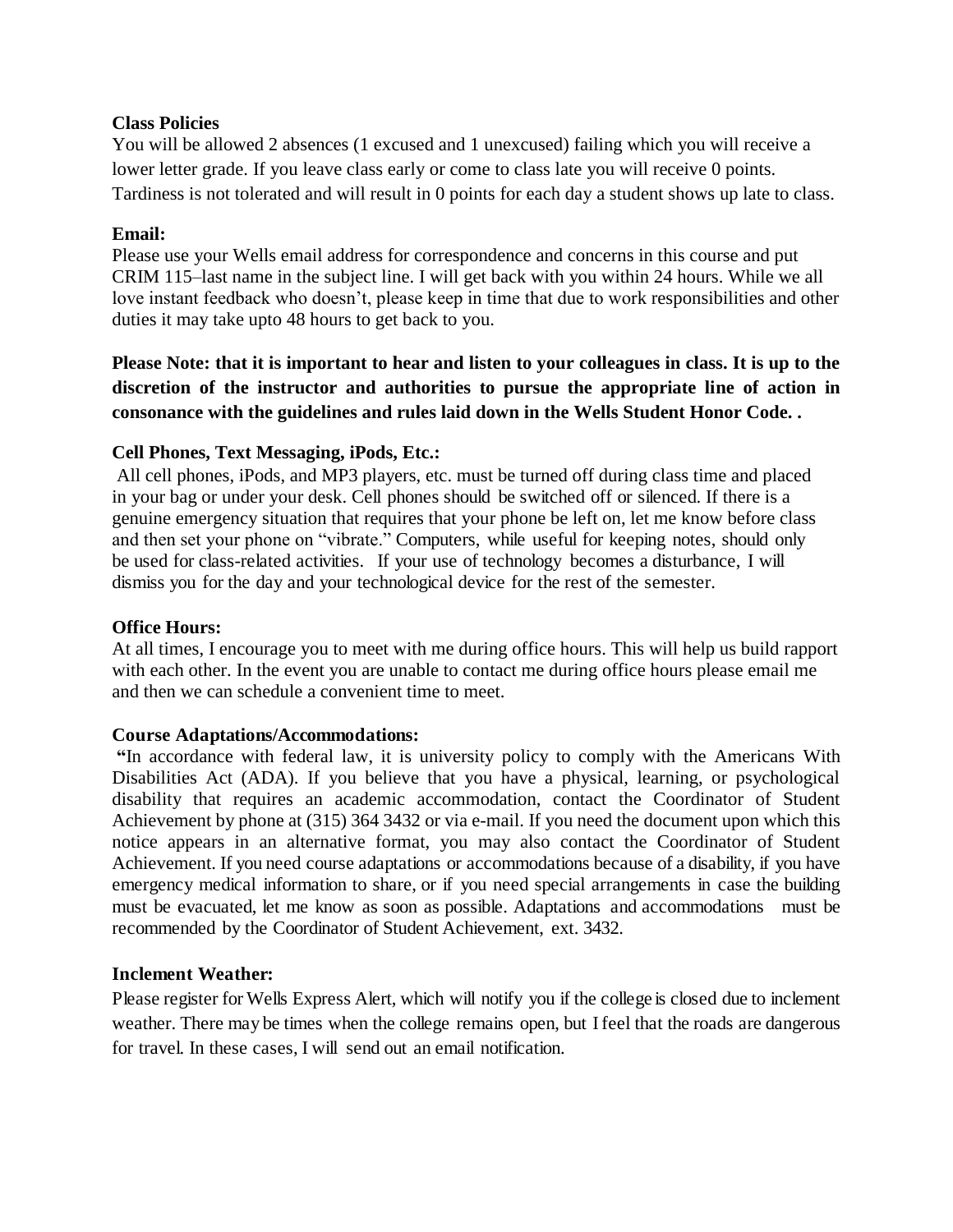### **Academic Integrity:**

Honesty in completing assignments is essential to the mission of the college and to the development of the personal integrity of the student. In submitting graded assignments students affirm that they have neither given nor received unauthorized assistance and that they have abided by the Wells Student Honors Code. Cheating, plagiarism, or other kinds of dishonesty will not be tolerated and may include failing an assignment, failing the class, or being suspended or expelled AND will result in appropriate sanctions issued by the Community Court.

| <b>TOPIC</b>                                   | <b>TUESDAY</b>                                                           | <b>THURSDAY</b>                                                                   |
|------------------------------------------------|--------------------------------------------------------------------------|-----------------------------------------------------------------------------------|
| Week 1<br>Introduction                         |                                                                          | 08/25/16<br>Introductions, Syllabus                                               |
| Week 2<br>Introduction to<br>Criminology       | 08/30/16<br>Beirne &<br>Messerschmidt:<br>Introduction to<br>Criminology | 09/01/16 Beirne &<br>Messerschmidt:<br>Introduction to<br>Criminology<br>Activity |
| Week 3 Early<br>Schools of<br>Criminology      | 09/06/16<br>Beirne &<br>Messerschmidt: Ch 3                              | 09/08/16<br>Beirne &<br>Messerschmidt: Ch 3<br><b>Activity</b>                    |
| Week 4 Social<br>Structural<br><b>Theories</b> | 09/13/16<br>Beirne &<br>Messerschmidt: Ch 4<br>& Assigned readings       | 09/15/16<br>Anderson: Introduction<br>& Chapters1-3<br>Activity                   |

### **Tentative Calendar of Classes and Assignments (Weekly)**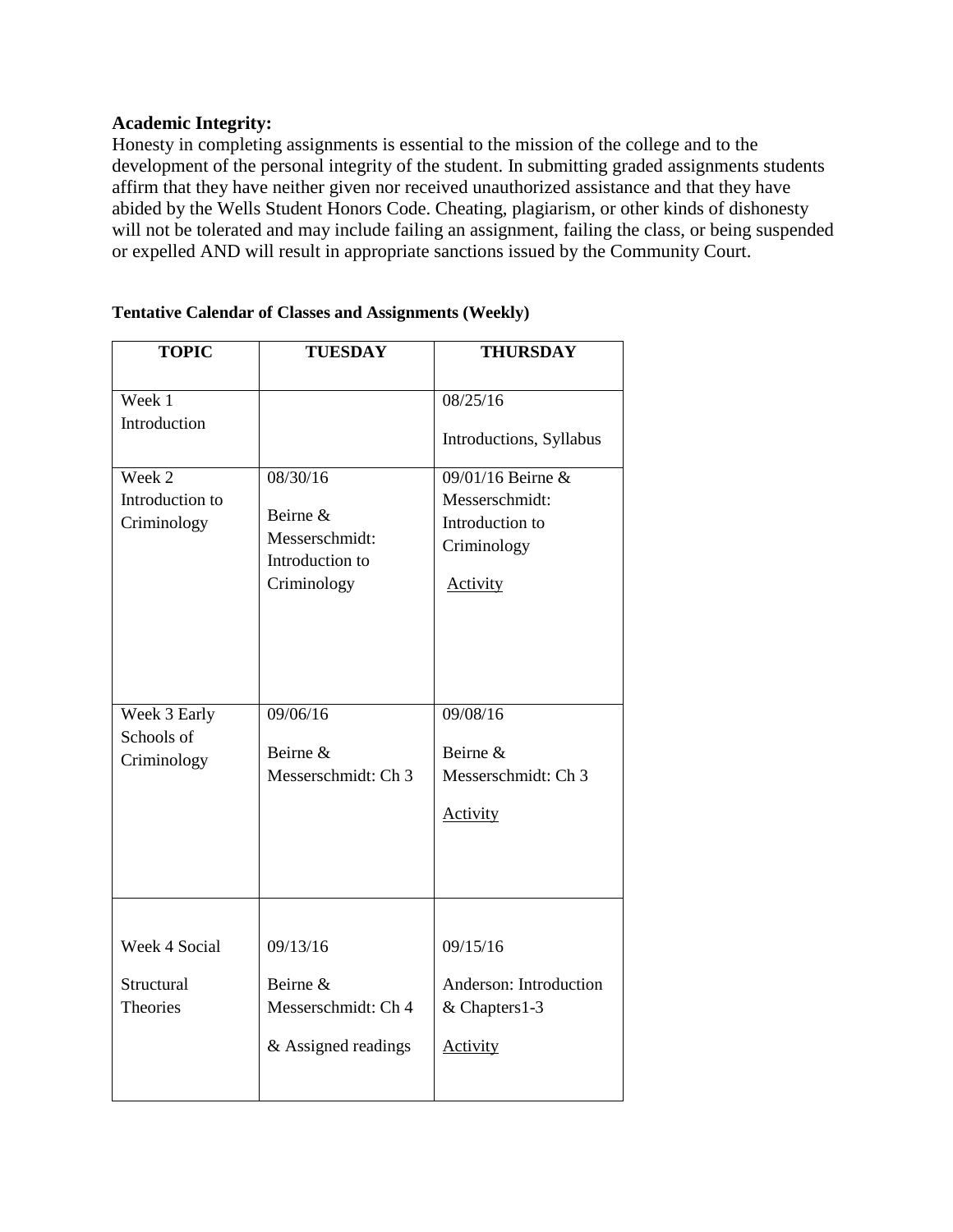| Week 5                                                                  | 09/20/16                                                                                           | 09/22/16                                                       |
|-------------------------------------------------------------------------|----------------------------------------------------------------------------------------------------|----------------------------------------------------------------|
| <b>Social Structural</b><br>Theories & Social<br>Process Theories       | Beirne &<br>Messerschmidt: Ch 4<br>contd                                                           | Beirne &<br>Messerschmidt: Ch 5<br>Film                        |
| Week 6                                                                  | 09/27/16                                                                                           | 09/29/16                                                       |
| <b>Social Process</b><br><b>Theories</b>                                | Anderson: Chapters 4-<br>5<br><b>Activity</b>                                                      | Beirne &<br>Messerschmidt: Ch 5<br>The Labeling<br>Perspective |
| Week 7                                                                  | 10/04/16                                                                                           | 10/06/16                                                       |
|                                                                         | <b>Review for Mid-</b><br><b>Term</b><br>(Please bring<br>questions to class &<br>related queries) | <b>MID-TERM</b>                                                |
|                                                                         |                                                                                                    |                                                                |
| 10/08/16-10/11/16                                                       | <b>FALL BREAK</b>                                                                                  | <b>NO CLASSES</b>                                              |
| Week 8 Social<br>Learning Theory<br>And Social<br><b>Control Theory</b> | 10/11/16<br>Beirne &<br>Messerschmidt:<br>Ch <sub>6</sub>                                          | 10/13/16<br>Anderson: Chapters 6-7<br><b>Activity</b>          |
| Week 9<br><b>Critical Theories:</b><br>Conflict and<br>Feminist         | 10/18/16<br>Beirne &<br>Messerschmidt: Ch7                                                         | 10/20/16<br>Film                                               |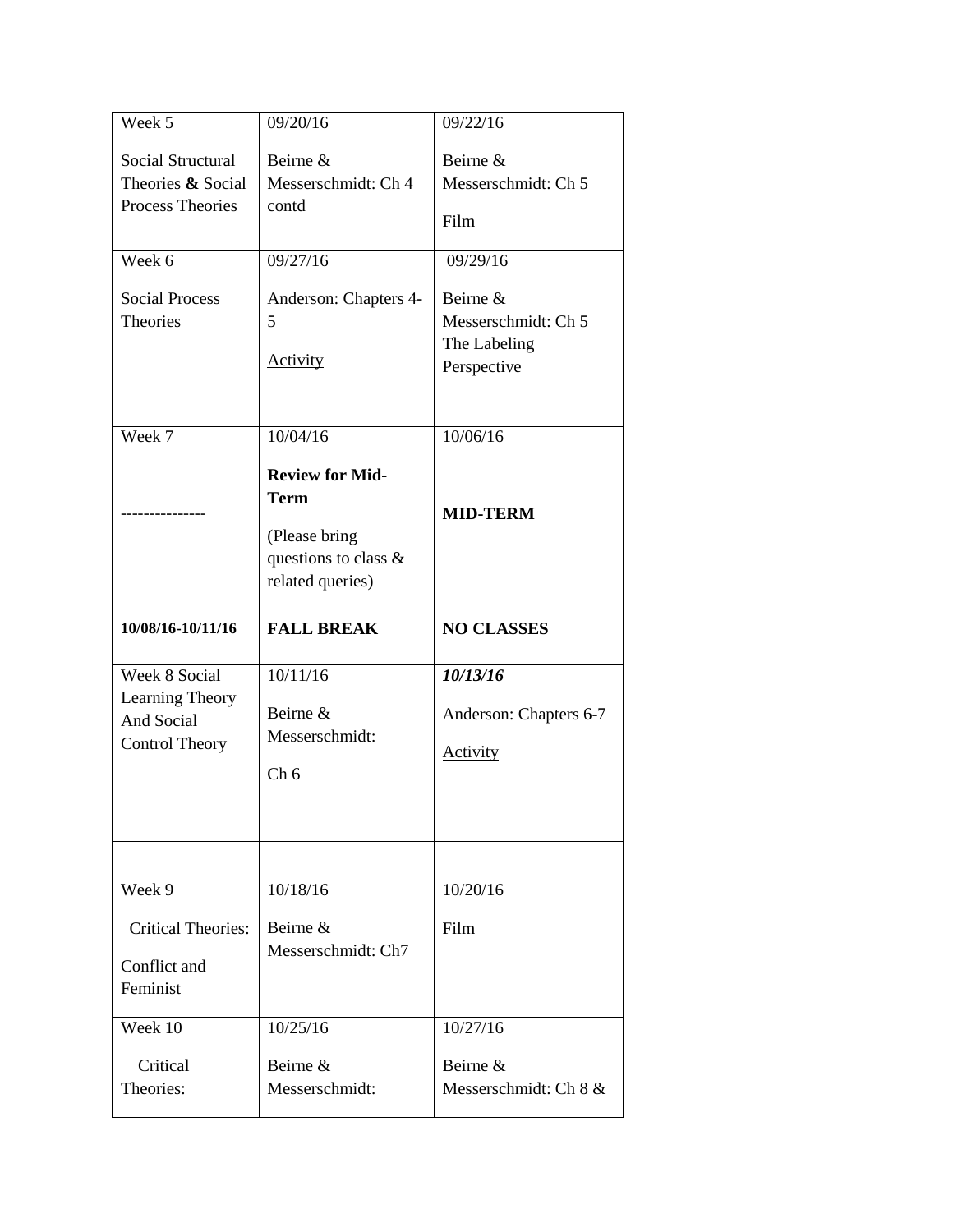| Conflict and     | Ch 8                     | Ch <sub>9</sub>                |
|------------------|--------------------------|--------------------------------|
| Feminist         |                          |                                |
|                  |                          | <b>Activity</b>                |
| Week 11          | 11/01/16                 | 11/03/16                       |
|                  |                          |                                |
| Inequalities $&$ | Readings TBA             | Student-led discussions        |
| Crime            |                          | of theories                    |
|                  |                          |                                |
|                  |                          |                                |
|                  |                          |                                |
| Week $12$        | 11/08/16                 | $11/10/\overline{16}$          |
|                  |                          |                                |
|                  | Beirne &                 | Assigned Readings,             |
|                  | Messerschmidt:           | <b>Activity</b>                |
|                  | Ch 10, 11                |                                |
|                  |                          |                                |
| Week 13          | 11/15/16                 | 11/17/16                       |
|                  | Beirne &                 | Beirne &                       |
|                  | Messerschmidt:           | Messerschmidt:                 |
|                  |                          |                                |
|                  | Ch 12                    | Ch 12 contd., Activity,<br>and |
|                  |                          |                                |
| Week 14          | 11/22/16                 | 11/23/16-11/27/16              |
|                  |                          |                                |
|                  | <b>Assigned Readings</b> | <b>THANKSGIVING</b>            |
|                  |                          | <b>BREAK: NO CLASS</b>         |
| Week 15          | 11/29/16                 | 12/01/16                       |
|                  |                          |                                |
|                  | Beirne &                 | Film                           |
|                  | Messerschmidt:           |                                |
|                  | Ch 13, Activity          |                                |
|                  |                          |                                |
|                  |                          |                                |
| Week 16          | 12/06/16                 | 12/08/16                       |
|                  | Conclusions & Beirne     | <b>STUDY PERIOD: NO</b>        |
|                  | & Messerschmidt:         | <b>CLASS</b>                   |
|                  |                          |                                |
|                  | Ch 14                    |                                |
|                  |                          |                                |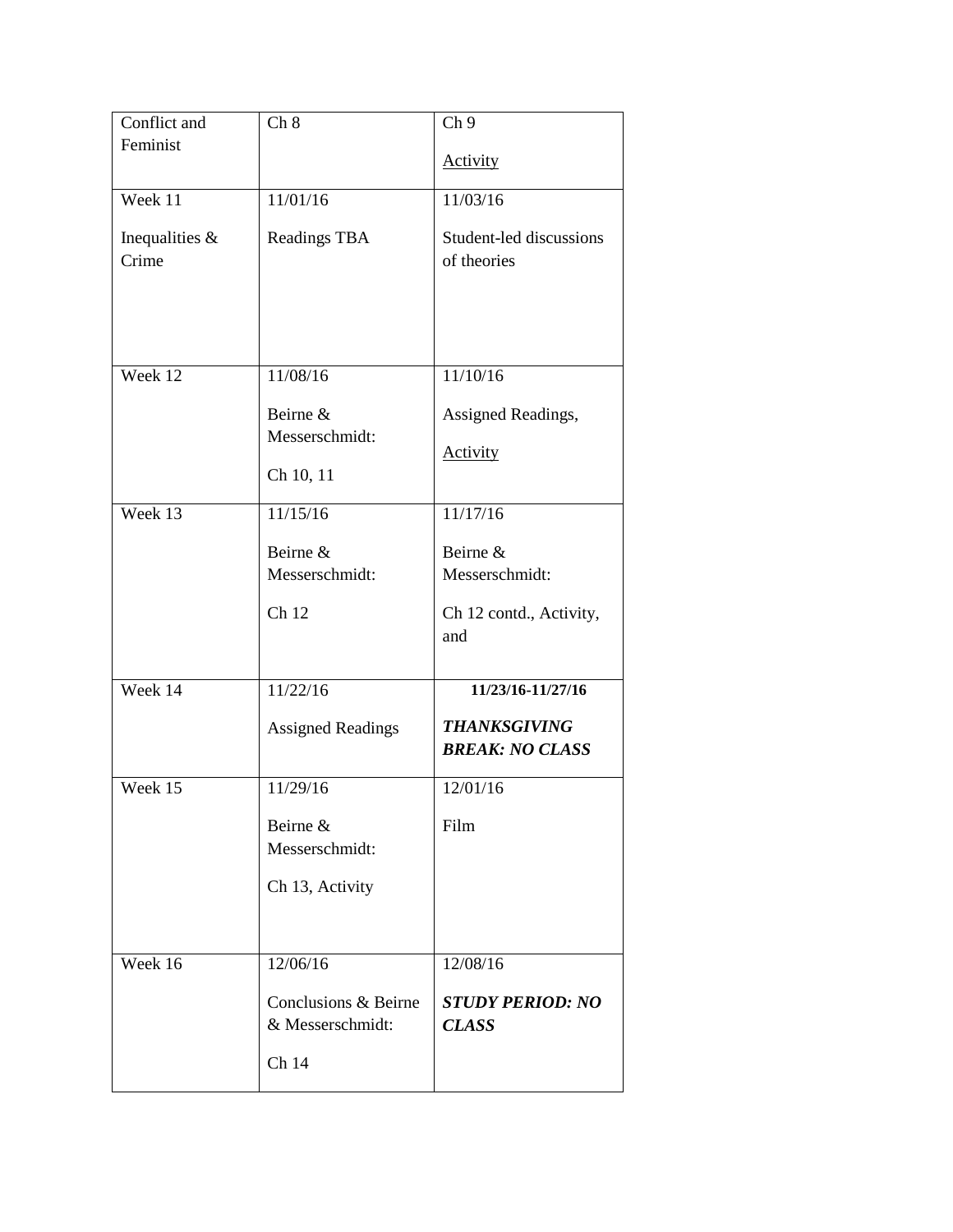| 12/12/16-12/15/16 |  |
|-------------------|--|
| <b>FINAL EXAM</b> |  |
|                   |  |
|                   |  |
|                   |  |

\*Subject to revision to best fit the needs of the course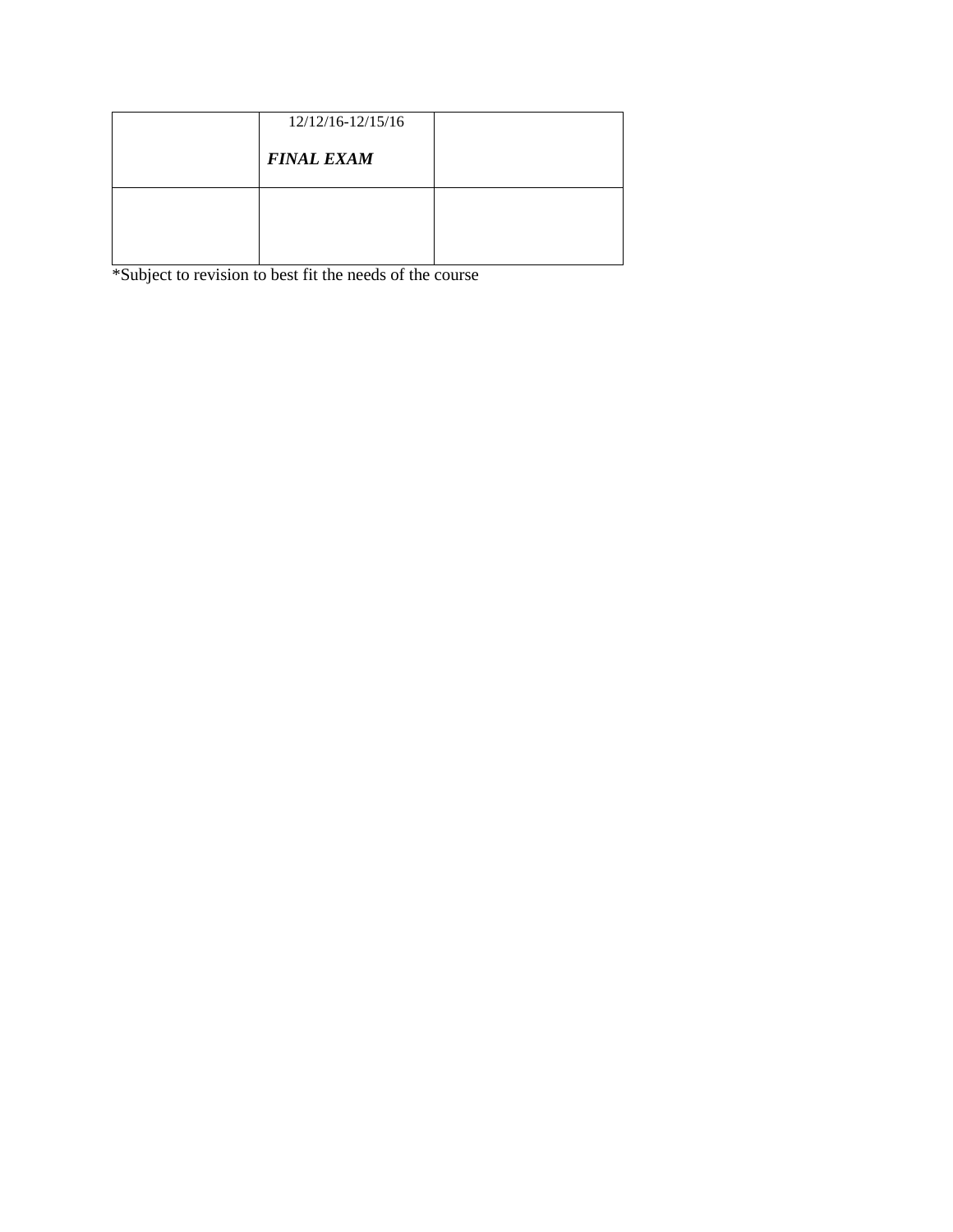

**CRIM 301: CRIMINAL JUSTICE MW 11:00 AM-12:15 PM MCAMP MACM 100 FALL 2016**

Professor: Shilpashri Karbhari, PhD Office Hours: MW 10-10:45 AM & 1-2 PM; TH 11 AM-1 PM; and by appointment Office: MACM 328A Email: [skarbhari@wells.edu](mailto:skarbhari@wells.edu)  Phone: 315-364-3282

#### **COURSE DESCRIPTION**

This course examines topics that are relevant to the criminal justice system. Taking a critical approach we will discuss the myths about crime and punishment and the misunderstandings about the administration of justice. This course will include readings derived from contemporary ethnographic research, journal articles, social media, and visual aids including documentaries, movies, radio and television broadcasts etc. This course fulfills several purposes: 1) to encourage students to make connections with the readings; 2) to obtain a better understanding of the role of gender, ethnicity, class, sexual orientation, class, and nation; and 3) to understand how social scientists, criminal justice experts take on a critical perspective as they analyze crime and criminal justice in society. (3 semester hours)

\_\_\_\_\_\_\_\_\_\_\_\_\_\_\_\_\_\_\_\_\_\_\_\_\_\_\_\_\_\_\_\_\_\_\_\_\_\_\_\_\_\_\_\_\_\_\_\_\_\_\_\_\_\_\_\_\_\_\_\_\_\_\_\_\_\_\_\_\_\_\_\_\_\_\_\_\_\_\_\_\_\_\_

#### **MOODLE**

is required by students to keep track of their course progress, receive announcements, and access any additional course material. Information on course assignments and critiques of articles will be posted in the Moodle. Readings will be supplemented by articles and book chapters assigned by the instructor. It is the responsibility of every student to purchase the textbook and make copies of the additional readings. In the event you are not able to locate a journal article or seeking some help with finding scholarly sources please contact me via email at [skarbhari@wells.edu](mailto:skarbhari@wells.edu) ext. 3282 and library resource person, Susan Gloss ext. 3354.

#### **ACADEMIC SKILLS OR TRAITS EXPECTED OF WELLS GRADUATES:**

- 5) Mastery of content knowledge and skills
- 6) Effective communication skills
- 7) Critical and reflective thinking skills
- 8) Effective use of technology

### **STUDENT LEARNING OUTCOMES:**

Upon successful completion of this course, students will be able to:

- 1) Define, discuss and critique the nature of crime and justice on society
- 2) Connect contemporary aspects of the US legal system to their common law roots
- 3) Examine how race, class, ethnicity, gender, disability, sexual orientation intersects with the criminal justice system
- 4) Complete a research paper on a topic that is relevant to crime and justice in society; and identify the realworld implications of research findings
- 5) Compare and contrast different models of justice in society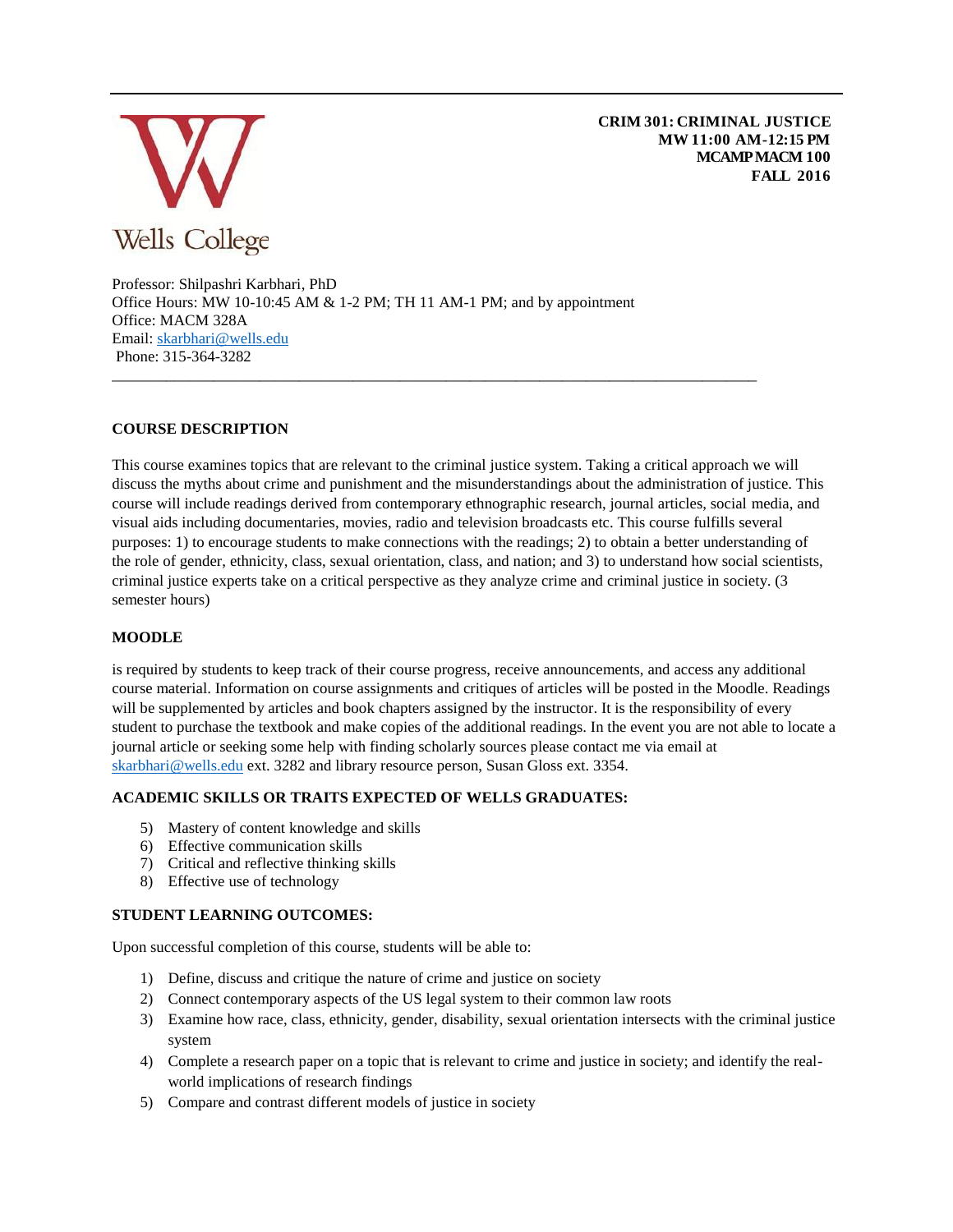#### **REQUIRED TEXT:**

Barkan S. E. & G. J. Bryjak 2014. *Myths and Realities of Crime and Justice What Every American Should Know*. Sudbury, MA: Jones & Bartlett Learning ISBN: 978-1-4496-9108-0

Bohm R. M. & J. T. Walker 2013. 2 nd Edition *Demystifying Crime & Criminal Justice* N Y: Oxford University Press ISBN: 9780199843831

Maguire, M. & D. Okada 2015. Second Edition. *Critical Issues in Crime And Justice Thought, Policy, and Practice* Thousand Oaks, CA: Sage Publications. ISBN:978-1-4833-5062-2

#### **COURSE REQUIREMENTS**:

It is important to attend class regularly, complete assignments on time and be prepared to discuss the readings. These steps will help you develop an understanding of the concepts and themes relevant to crime and justice; and facilitate your success on the course assignments

#### **ACTIVITIES, ASSIGNMENTS, AND GRADING POLICY**

#### **GRADING SCALE:**

The final letter grade will be determined by the sum of the weighted scores of your exams, assignments, and class attendance according to the following scale:

 $100\% - 90\% = A$ 

 $89\% - 80\% = B$ 

79%-70% = C

 $69\% - 60\% = D$ 

Below  $60\% = F$ 

**Achieving an A requires going above and beyond the minimum requirements of the assignment.** This includes submission of assignments on and before the due date, assignments that requirements including excellent grammar, clear and concise writing, and overall displays depth and personal effort. **If you simply meet the minimum requirements and slide your assignment in at the last minute, please do not expect to earn more than a C.**

| <b>Type of Assignment</b>                                       | Weight |
|-----------------------------------------------------------------|--------|
| <b>Class Activities (TBA)</b>                                   | 25%    |
| <b>Attendance and Participation</b>                             | 25%    |
| <b>Mid-Term Exam</b><br>100 pts                                 | 25%    |
|                                                                 |        |
| <b>Research Project (Crime Project)</b>                         | 25%    |
| Selection of Topic/ Resources in folder $& 5$<br>a)             |        |
| weekly response essays $@$ 20 pts each for a                    |        |
| $100$ pts<br>total of                                           |        |
| Power Point Presentation with help of resources<br>$\mathbf{b}$ |        |
| from media at the end of the semester (handout)                 |        |
| @ 25 pts                                                        |        |
|                                                                 |        |
| <b>Reflection Paper (Essay)</b><br>C)                           |        |
| @ 75 pts                                                        |        |
| Total<br>$200$ pts                                              |        |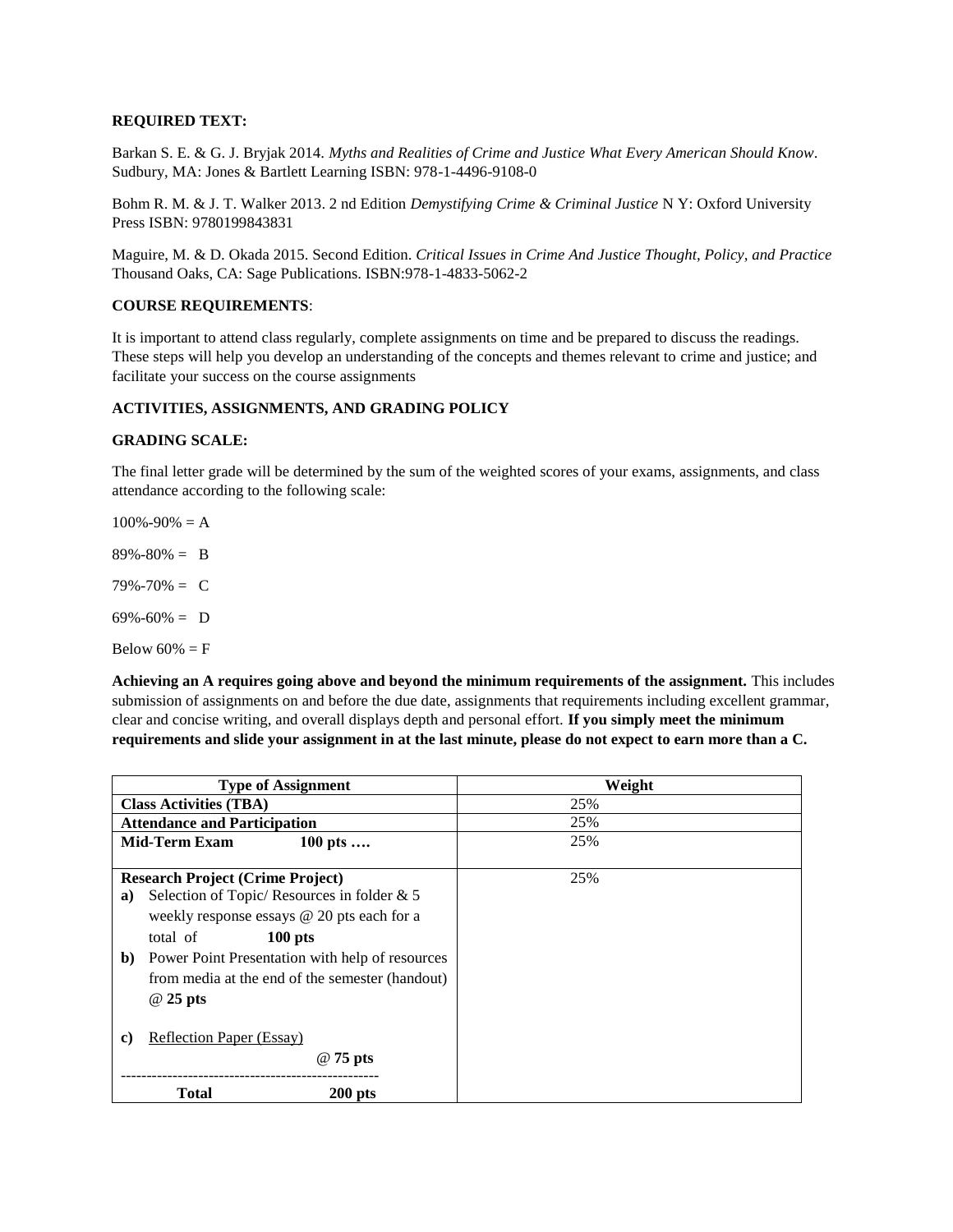#### **INSTRUCTIONS ON THE RESEARCH (CRIME) PROJECT**

- 1) Week 2 students will identify or follow any type of crime/criminal activity that has received media coverage in the past five years and more recently in the Finger Lakes region and or cities in the state New York. All reports will be kept in a folder titled *New York Crime Project*.
- 2) With the help of online resources including news reports, magazines, television reports and credible sources students will research the coverage of crime. For example if you were interested in a White Collar crime in Syracuse. For your initial submission in Week 2 you will focus on the weekly topic and make it relevant to your response paper. More instructions will be available.
- 3) Along with the weekly readings every other week or by the due date, students will prepare a 2 page typed response essay including a reference page on their topic. The essay must be descriptive as well as analytical. For example, you might want to focus on the weekly readings/themes and make it relevant to your topic.
- 4) At the end of week/s #s 10-13, students will have completed a substantial amount of work on their projects (approximately 5 essays for a total of 100 points)
- 5) Week 14 onwards students will work on power point presentations due in class a week before the scheduled day for the finals. Upon conclusion of their presentations, students will complete a no less than 11-15 page typed research paper that discusses their evolving ideas and understanding of the crime, the criminal justice system, and implications of their findings for a total of 75 points. This paper must include a review of *three to five* scholarly articles derived from social science journals.

#### **POLICIES**

#### **GENERAL COMMUNICATION AND INFO**

Because of how important communication is in the online environment, I will expect each of you to log in to the course at least 3 evenly spaced times per week. Please check the Content Area since this is where I will post the important information.

#### **CLASS POLICIES**

You will be allowed 2 absences (1 excused and 1 unexcused) failing which you will receive a lower letter grade. If you leave class early or come to class late you will receive 0 points. Tardiness is not tolerated and will result in 0 points for each day a student shows up late to class.

#### **EMAIL**

Please use your Wells email address for correspondence and concerns in this course and put CRIM 301–last name in the subject line. I will get back with you within 24 hours. While we all love instant feedback who doesn't, please keep in time that due to work responsibilities and other duties it may take up to 48 hours to get back to you.

#### **Please Note: that it is important to hear and listen to your colleagues in class. It is up to the discretion of the instructor and authorities to pursue the appropriate line of action in consonance with the guidelines and rules laid down in the Wells Student Honor Code. .**

#### **CELL PHONES ETC.**

All cell phones, iPods, and MP3 players, etc. must be turned off during class time and placed in your bag or under your desk. Cell phones should be switched off or silenced. If there is a genuine emergency situation that requires that your phone be left on, let me know before class and then set your phone on "vibrate." Computers, while useful for keeping notes, should only be used for class-related activities. If your use of technology becomes a disturbance, I will dismiss you for the day and your technological device for the rest of the semester.

#### **OFFICE HOURS**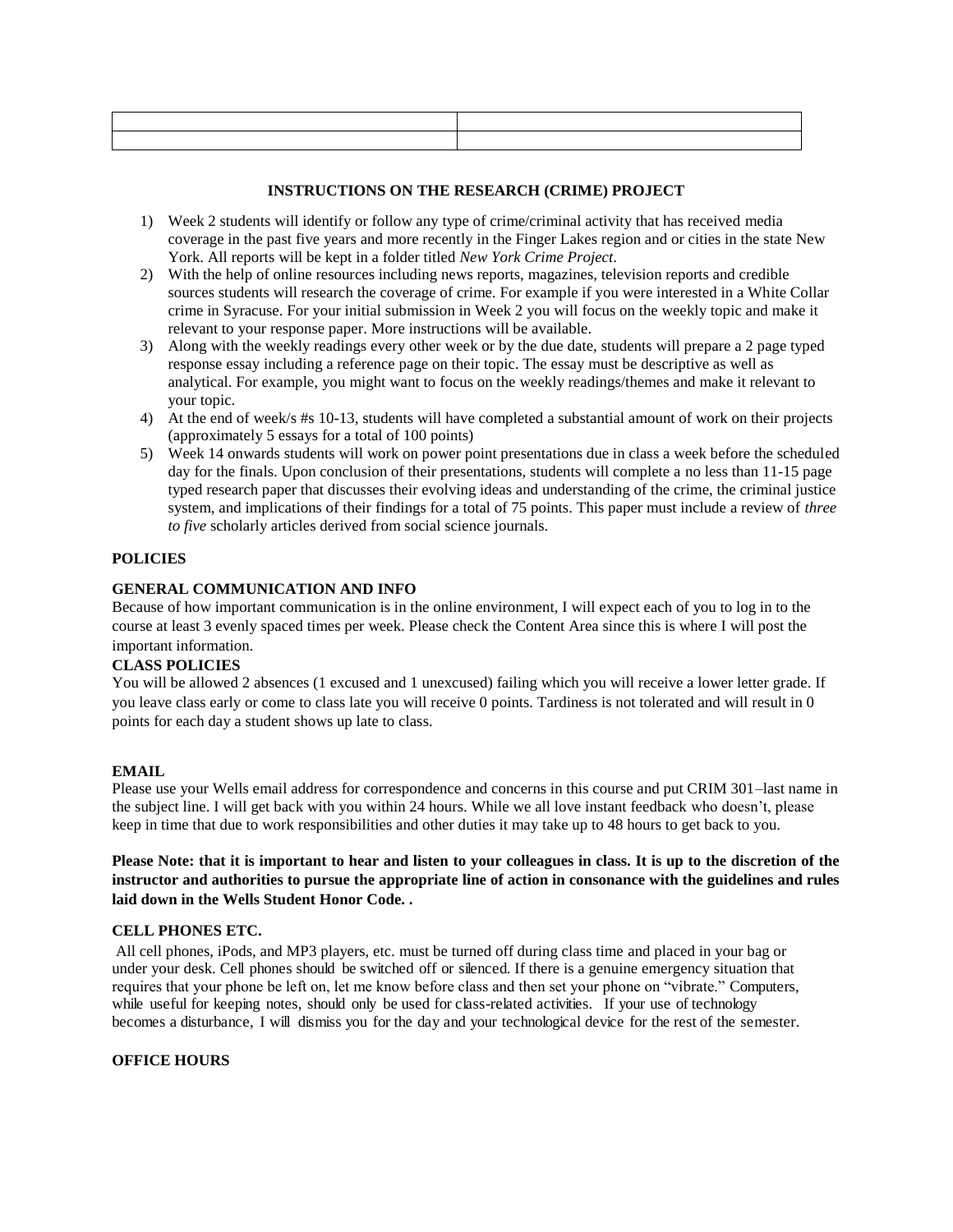At all times I encourage you to meet with me during office hours. This will help us build rapport with each other. In the event you are unable to contact me during office hours please email me and then we can schedule a convenient time to meet.

#### **GRADED PAPERS ASSIGNMENTS & RUBRICS**

I will try to get back your graded assignments as soon as possible approximately within two weeks. Or else I will make alternate arrangements including by scheduling an appointment with me during office hours. I reiterate that you stay in touch with me via email if you have any concerns with the course or need extra help keeping pace with the course.

#### **COURSE ADAPTATIONS AND ACCOMODATIONS**

**"**In accordance with federal law, it is university policy to comply with the Americans With Disabilities Act (ADA). If you believe that you have a physical, learning, or psychological disability that requires an academic accommodation, contact the Coordinator of Student Achievement by phone at (315) 364 3432 or via e-mail. If you need the document upon which this notice appears in an alternative format, you may also contact the Coordinator of Student Achievement. If you need course adaptations or accommodations because of a disability, if you have emergency medical information to share, or if you need special arrangements in case the building must be evacuated, let me know as soon as possible. Adaptations and accommodations must be recommended by the Coordinator of Student Achievement, ext. 3432.

#### **INCLEMENT WEATHER**

Please register for Wells Express Alert, which will notify you if the college is closed due to inclement weather. There may be times when the college remains open, but I feel that the roads are dangerous for travel. In these cases, I will send out an email notification.

#### **ACADEMIC INTEGRITY**

Honesty in completing assignments is essential to the mission of the college and to the development of the personal integrity of the student. In submitting graded assignments students affirm that they have neither given nor received unauthorized assistance and that they have abided by the Wells Student Honors Code. Cheating, plagiarism, or other kinds of dishonesty will not be tolerated and may include failing an assignment, failing the class, or being suspended or expelled AND will result in appropriate sanctions issued by the Community Court.

| <b>DATE</b> | <b>TOPIC</b>                  | <b>READINGS/ASSIGNMENTS</b>           |
|-------------|-------------------------------|---------------------------------------|
| 08/29/16    | <b>SYLLABUS</b>               |                                       |
|             | <b>INTRODUCTIONS SCOPE OF</b> |                                       |
| 08/31/16    | <b>CRIME</b>                  | Barkan S. E. & G. J. Bryjak: Ch1;     |
|             |                               | Bohm R. M. & J. T. Walker: Introd.    |
|             |                               |                                       |
|             |                               |                                       |
| 09/05/16    | CRIME $\&$                    | Barkan S. E. & G. J. Bryjak: Chs 2, 3 |
|             | VICTIMIZATION, COUNTING       |                                       |
|             | <b>CRIME</b>                  |                                       |
| 09/07/16    | Reminder Topic, Response 1    | Bohm R. M. & J. T. Walker: Ch1, 2     |
|             | for Crime Project Due on      | Maguire, M. & D. Okada: Ch 1,2        |
|             | Wednesday                     |                                       |
|             | Activity                      |                                       |

#### **TENTATIVE CALENDAR AND SCHEDULE OF EVENTS**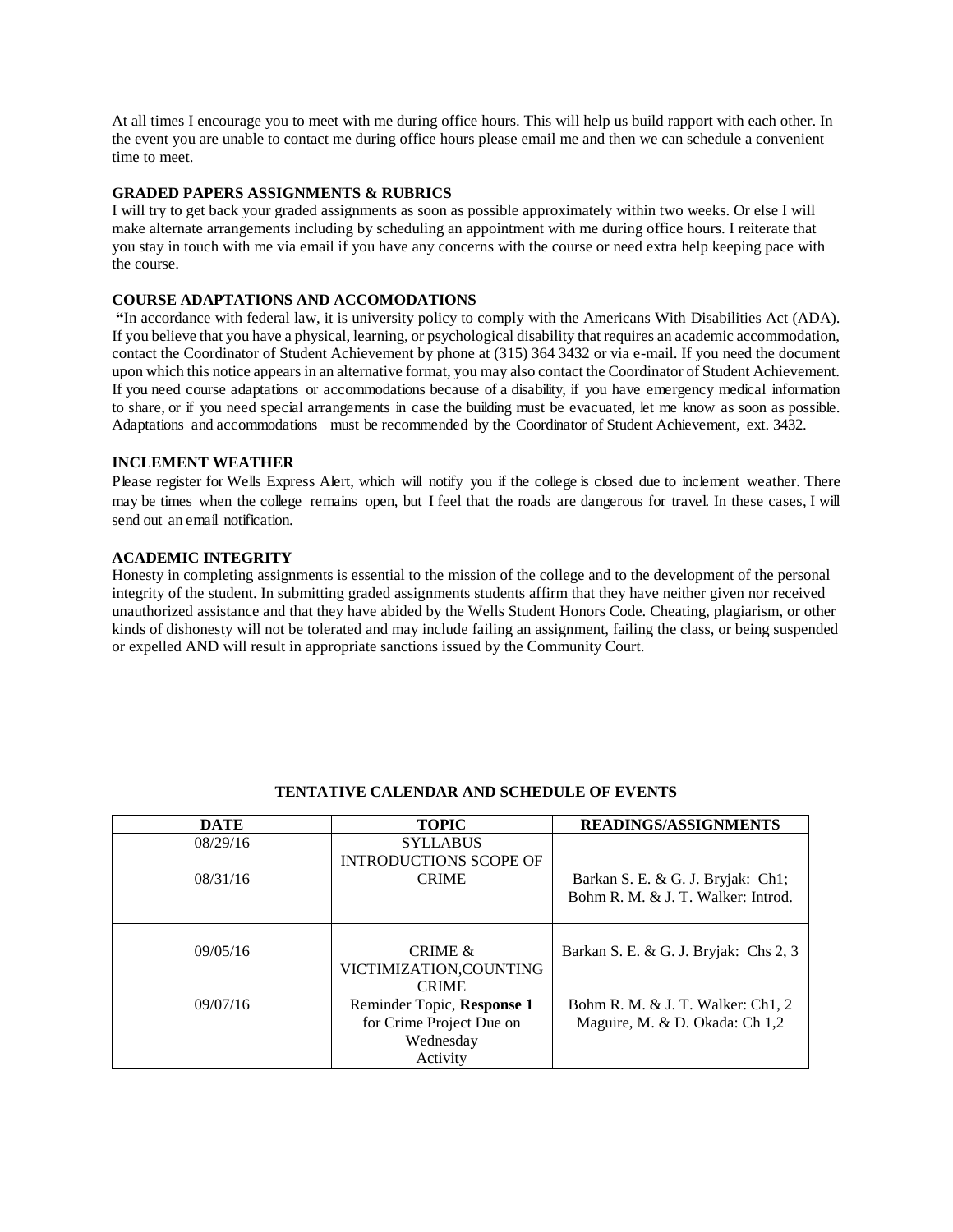| 09/12/16<br>09/14/16 | <b>CRIME IN THE UNITED</b><br><b>STATES</b>                                                       | Barkan S. E. & G. J. Bryjak:<br>Ch 4, 5<br><b>Guest Lecture</b>                                        |
|----------------------|---------------------------------------------------------------------------------------------------|--------------------------------------------------------------------------------------------------------|
|                      |                                                                                                   | Field Trip                                                                                             |
| 09/19/16             | <b>CRIME IN THE UNITED</b><br><b>STATES</b>                                                       | Readings Maguire, M.& D.Okada:<br>Ch <sub>7</sub>                                                      |
| 09/21/16             |                                                                                                   | Activity, Guest Lecture Lorraine                                                                       |
|                      |                                                                                                   | Wilmott, Broome County Probation                                                                       |
| 09/26/16             | <b>CRIME IN THE UNITED</b><br>STATES, CRIMINAL LAW,<br><b>VICTIMS AND</b><br><b>VICTIMIZATION</b> | Barkan S. E. & G. J. Bryjak: Ch 6,<br>Bohm R. M. & J. T. Walker: Ch 4,<br>Maguire, M. & D. Okada: Ch 5 |
| 09/28/16             | <b>Response 2 Due on Wednesday</b>                                                                | Barkan S. E. & G. J. Bryjak: Ch 7,8,<br>9 Bohm R. M. & J. T. Walker: Chs<br>14, 16,                    |
| 10/03/16             | <b>LAW ENFORCEMENT</b>                                                                            | Contd from Wednesday; Bohm R. M.<br>& J. T. Walker: Chs 18, 19, Maguire,                               |
| 10/05/16             |                                                                                                   | M. & D. Okada: Ch 16<br><b>Guest Lecture TBA</b>                                                       |
|                      |                                                                                                   |                                                                                                        |
| 10/08/16-10/11/16    | <b>FALL BREAK</b>                                                                                 | <b>NO CLASSES</b>                                                                                      |
| 10/12/16             | Mid-Term                                                                                          | <b>Response 3</b>                                                                                      |
|                      |                                                                                                   |                                                                                                        |
| 10/17/16             | <b>COURTS AND SENTENCING</b>                                                                      | Barkan S. E. & G. J. Bryjak: Ch 10,<br>11; Bohm R. M. & J. T. Walker: Ch                               |
| 10/19/16             |                                                                                                   | 20, Maguire, M. & D. Okada: Ch 20<br>Barkan S. E. & G. J. Bryjak: Ch 11,                               |
| 10/24/16             | <b>COURTS AND SENTENCING</b><br>ADMINISTRATION OF                                                 | Activity<br>Student led discussions, Bohm R. M.<br>& J. T. Walker: Chs 21, 22                          |
| 10/26/16             | <b>JUSTICE</b>                                                                                    | Bohm R. M. & J. T. Walker: Ch 23,<br>24, Maguire, M. & D. Okada: Ch 20                                 |
|                      |                                                                                                   |                                                                                                        |
| 10/31/16             | <b>CRIME AND JUSTICE</b><br><b>REVIEWED</b>                                                       | READINGS Maguire, M. & D.<br>Okada 2015                                                                |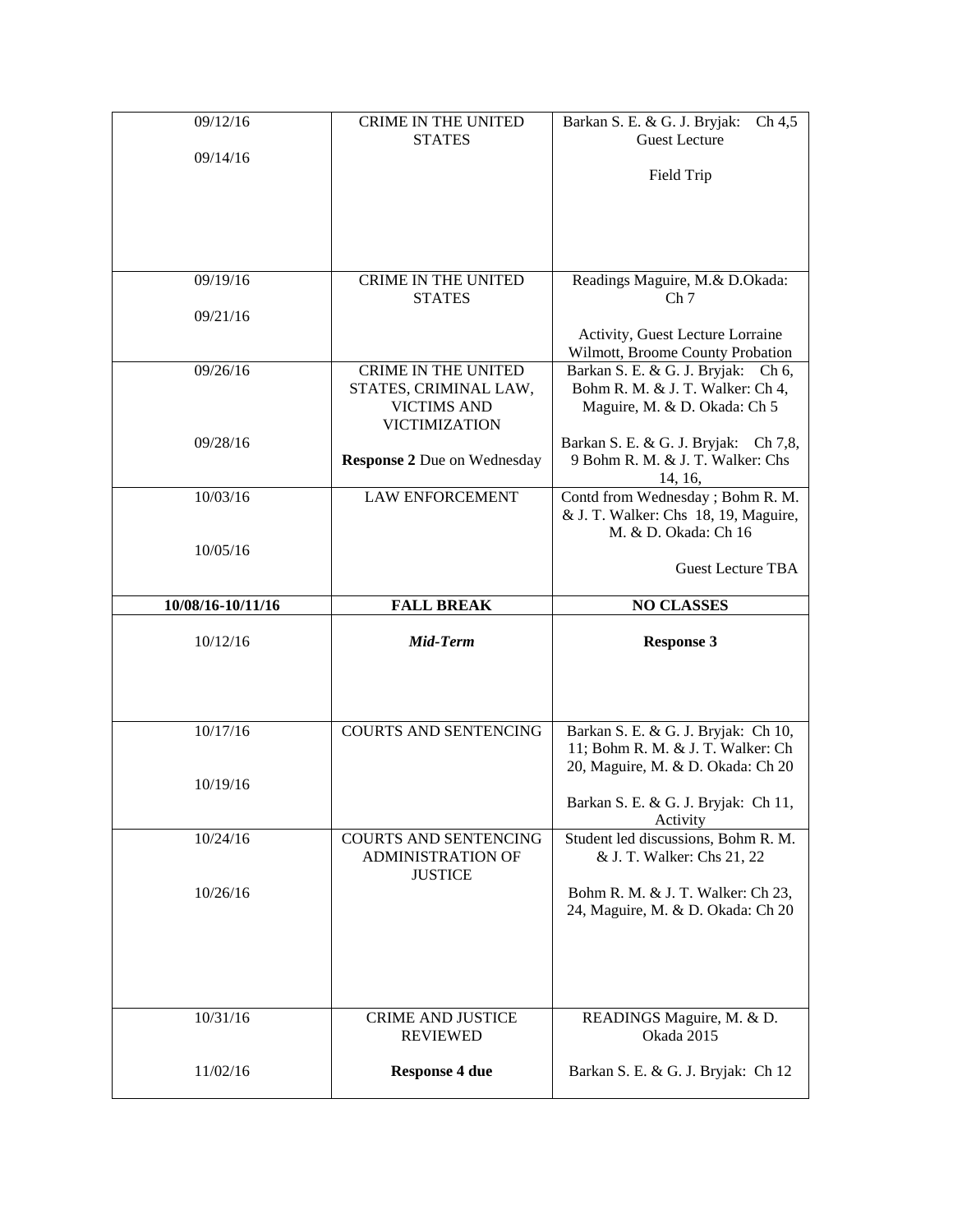| 11/07/16          |                            |                                    |
|-------------------|----------------------------|------------------------------------|
|                   | <b>COMMUNITY</b>           | Barkan S. E. & G. J. Bryjak: Ch 13 |
|                   | <b>CORRECTIONS AND</b>     |                                    |
|                   | <b>JUVENILE JUSTICE</b>    |                                    |
| 11/09/16          |                            | Bohm R. M. & J. T. Walker: Chs 25, |
|                   |                            | 26, 27                             |
| 11/14/16          | <b>COMMUNITY</b>           | <b>FIELD TRIP</b>                  |
|                   | <b>CORRECTIONS AND</b>     |                                    |
|                   | <b>JUVENILE JUSTICE</b>    |                                    |
|                   |                            |                                    |
| 11/16/16          |                            | Maguire, M. & D. Okada: Ch 23,24   |
|                   | <b>Response 5</b>          |                                    |
|                   |                            |                                    |
|                   |                            |                                    |
|                   |                            |                                    |
| 11/21/16          | <b>MOVIE</b>               | <b>TBA</b>                         |
|                   |                            |                                    |
|                   |                            |                                    |
|                   |                            |                                    |
| 11/23/16-11/27/16 | <b>THANKSGIVING BREAK</b>  | <b>NO CLASSES</b>                  |
|                   |                            |                                    |
|                   |                            |                                    |
|                   |                            |                                    |
|                   |                            |                                    |
| 11/28/16          | <b>CONCLUSION</b>          | Barkan S. E. & G. J. Bryjak: Ch 14 |
|                   |                            |                                    |
| 11/30/16          |                            |                                    |
|                   |                            |                                    |
| 12/05/16          |                            | <b>FINAL Presentations</b>         |
|                   | <b>LAST DAY OF CLASSES</b> |                                    |
| 12/0716           |                            | <b>FINAL Presentations</b>         |
|                   |                            |                                    |
| 12/12/16-12/15/16 | <b>FINALS WEEK</b>         | FINAL RESEARCH PAPER:              |
|                   | <b>SUBMIT FOLDER TBA</b>   | <b>ESSAY</b>                       |
| 12/14/16          | <b>FINAL EXAM TBA</b>      |                                    |
|                   |                            |                                    |

\*Subject to revision to best fit the needs of the course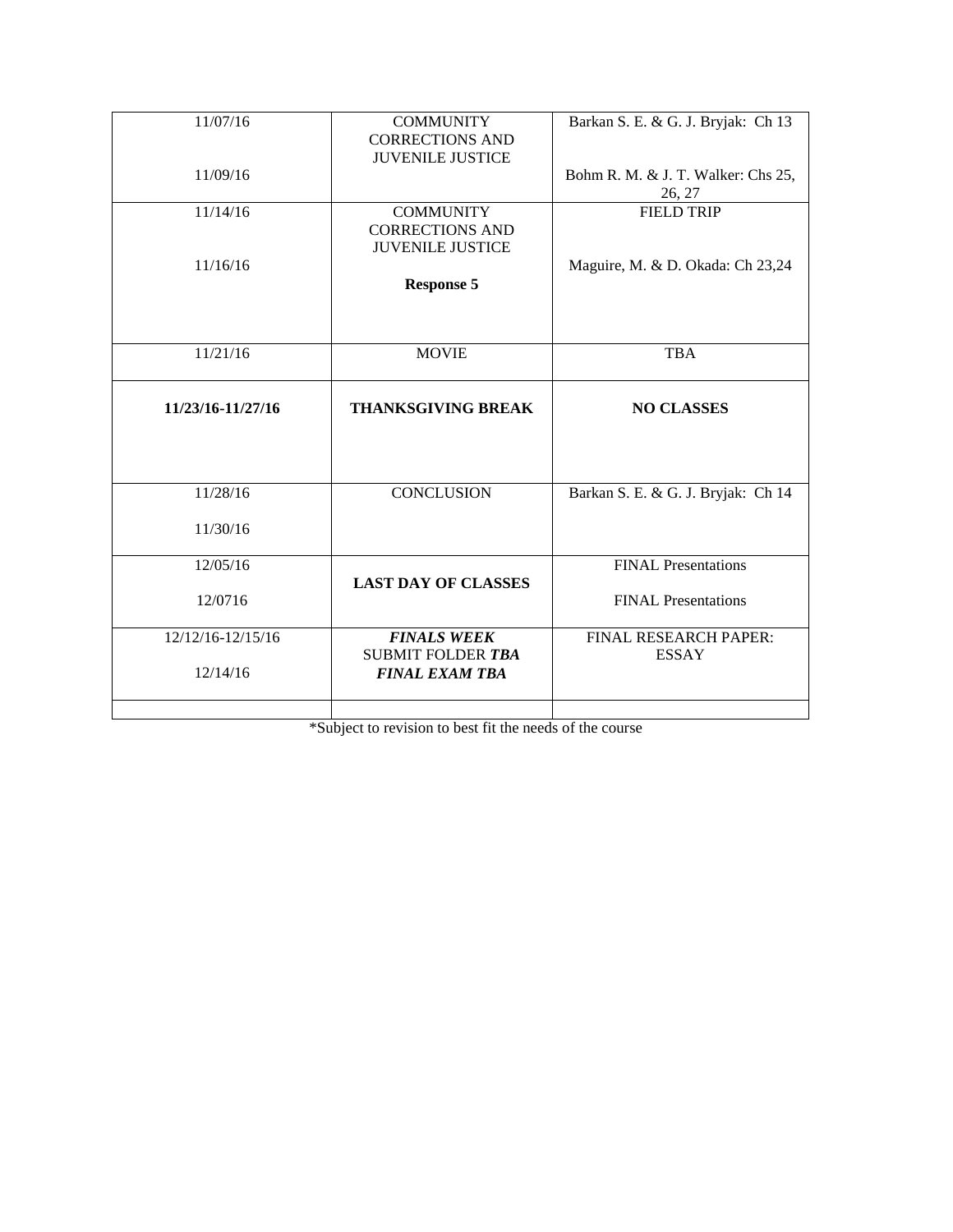

**CRIM 302: CORRECTIONS TH 9:25-10:40 AM MACM 126 SPRING 2017**

Professor: Shilpashri Karbhari, PhD Office Hours:  $\dot{M}W$  10-10:45 AM & 1-2 PM; TH 11 AM-1 PM; and by appointment Office: MACM 328A Email: [skarbhari@wells.edu](mailto:skarbhari@wells.edu)  Phone: 315-364-3282

# **COURSE DESCRIPTION**

This course offers a comprehensive understanding of corrections. Through use of a historical perspective, this course delivers to students the foundational knowledge in corrections, and significant topics including sentencing, probation, parole, community corrections, prison, and prison reform. The class utilizes an intersectional approach in corrections. With the help of scholarly articles and readings, we will take a critical approach to various facets in corrections such as confinement, control, and treatment of our correctional populations.

Throughout the semester, we will utilize several documentary films, guest lectures, take field trips in the region which will help us further our knowledge of previous, existing, and ongoing discussions in corrections, mass incarceration and even the interpretation of punishment and justice in societies.

# **MOODLE**

is required by students to keep track of their course progress, receive announcements, and access any additional course material. Information on course assignments and critiques of articles will be posted in the Moodle. Readings will be supplemented by articles and book chapters assigned by the instructor. It is the responsibility of every student to purchase the textbook and make copies of the additional readings. In the event you are not able to locate a journal article or seeking some help with finding scholarly sources please contact me via email at [skarbhari@wells.edu](mailto:skarbhari@wells.edu) ext. 3282 and library resource person, Tiffany Raymond [traymond@wells.edu](mailto:lhoff@wells.edu) (ext.3352) and Susan Gloss [sgloss@wells.edu](mailto:sgloss@wells.edu) (ext. 3354).

### **COURSE GOALS**

Throughout the semester, we will work towards several goals. The assignments and in-class activities are designed to help you:

- Identify possible career choices in the correctional system and acquire practical skills and tools necessary for future careers in criminal justice
- Connect course materials to real life situations through hands-on learning.
- Apply and critique theories explaining criminal conduct in society.
- Comprehend current conversations in corrections as consumers of crime data, comprehend media reports politicians' and evaluate claims about correctional policies.
- Discuss and describe concepts and key terms in corrections, community corrections,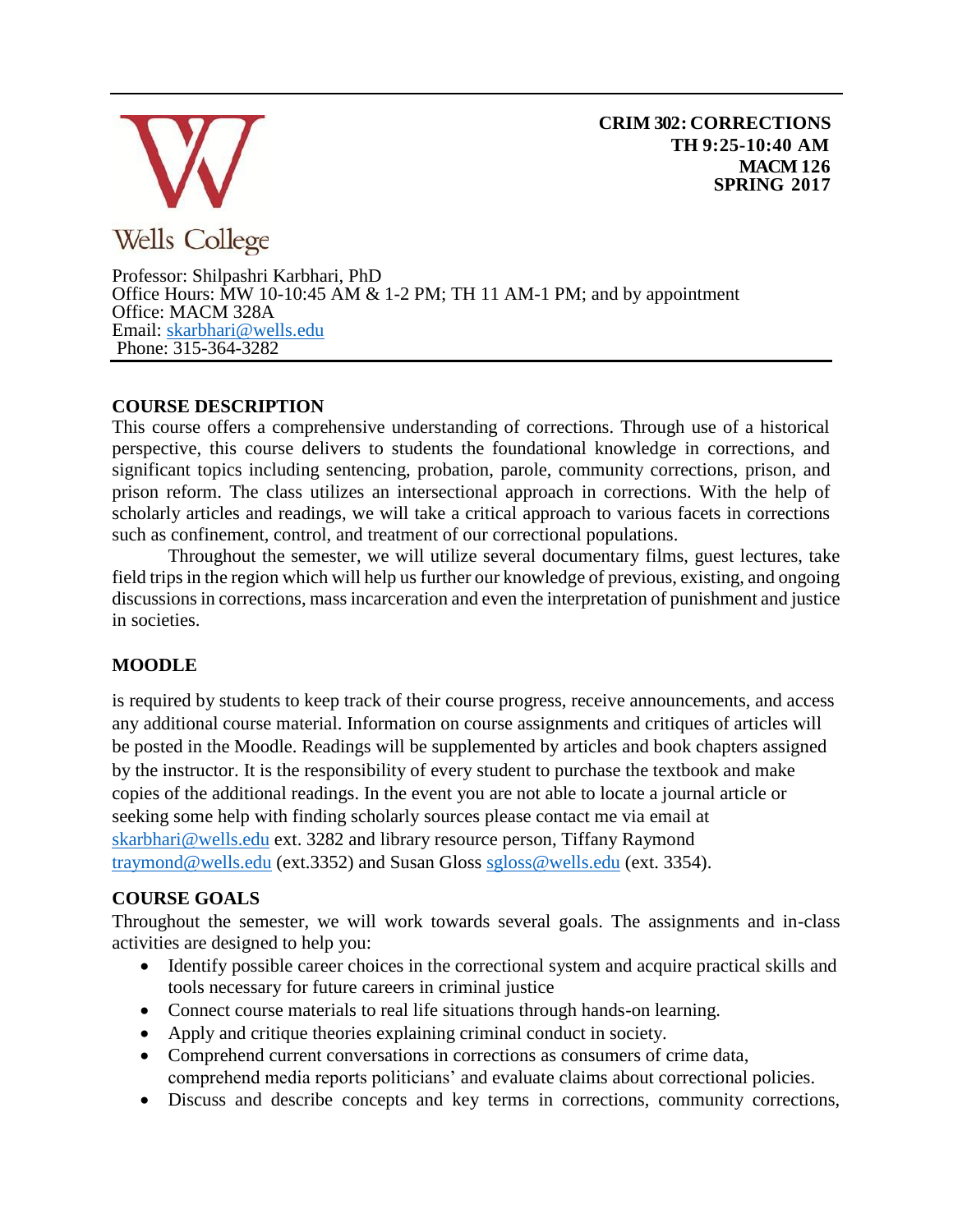institutional corrections, rehabilitation in corrections, and special populations in corrections.

- Arrive at an applied understanding of criminal justice processes, institutions, and the movement of individuals through corrections and justice systems in society
- Identify relationships in criminal justice and other important social institutions (e.g., economy, polity, family, etc.)
- Write, research, and present ideas effectively

# **COURSE TEXTS & WEEKLY READINGS (COMPULSORY)**

This course is reading intensive. The required texts and readings (copies of chapters in Moodle) are derived from:

- Alexander, Michelle.(**aka MA**) 2010 The New Jim Crow. The New Press:NY.. ISBN 1-59558-643-1
- Latessa and Holsinger's (**aka LH**) 2016. Correctional Contexts Oxford University Press: NY. ISBN-13: 978-0190280710 ISBN-10: 0190280719
- **Weekly Readings** (Moodle) Corrections Today by Larry Siegel and Clemens Bartollas (**aka SB**)*.* 2016 ISBN-13: 978-0495602408 Wadsworth Cengage Learning: Boston, MA..

# **SUPPLEMENTARY READINGS**

Angela Davis's (**aka AD**) *Are Prisons Obsolete.* 2003Vintage Books

ISBN 0-394-71351-6 and other readings will be announced in the upcoming weeks.

Readings may be updated. Although we will try to get through the assigned readings it may not be possible due to time constraints and therefore you should be prepared to come to class prepared unless otherwise indicated. I value your input and ideas.

# **COURSE REQUIREMENTS AND EXPECTATIONS**

This statement has been prepared so that you understand course requirements. Read it carefully. Mark the important parts. Ask questions about any parts that are unclear to you. Refer back to the syllabus when you have questions later in the semester. I may modify the course requirements and schedule. You are responsible, not only for the deadlines specified in the syllabus, but also for any changes announced in class. I expect you to bring your knowledge and experience into the classroom and to constructively share your insights. As your instructor, I will primarily serve as facilitator and guide in this course.

It is important to attend class regularly, complete assignments on time and be prepared to discuss the readings. These steps will help you develop an understanding of the concepts and topics in corrections and facilitate your success on the course assignments. If you have any questions email me and put CRIM 302 and Last Name---- in the subject line. I will respond to emails within 24 hours. Only under exceptional circumstances will I get back no later than 48 hours.

**GENERAL COURSE GUIDELINES** (Renfrow)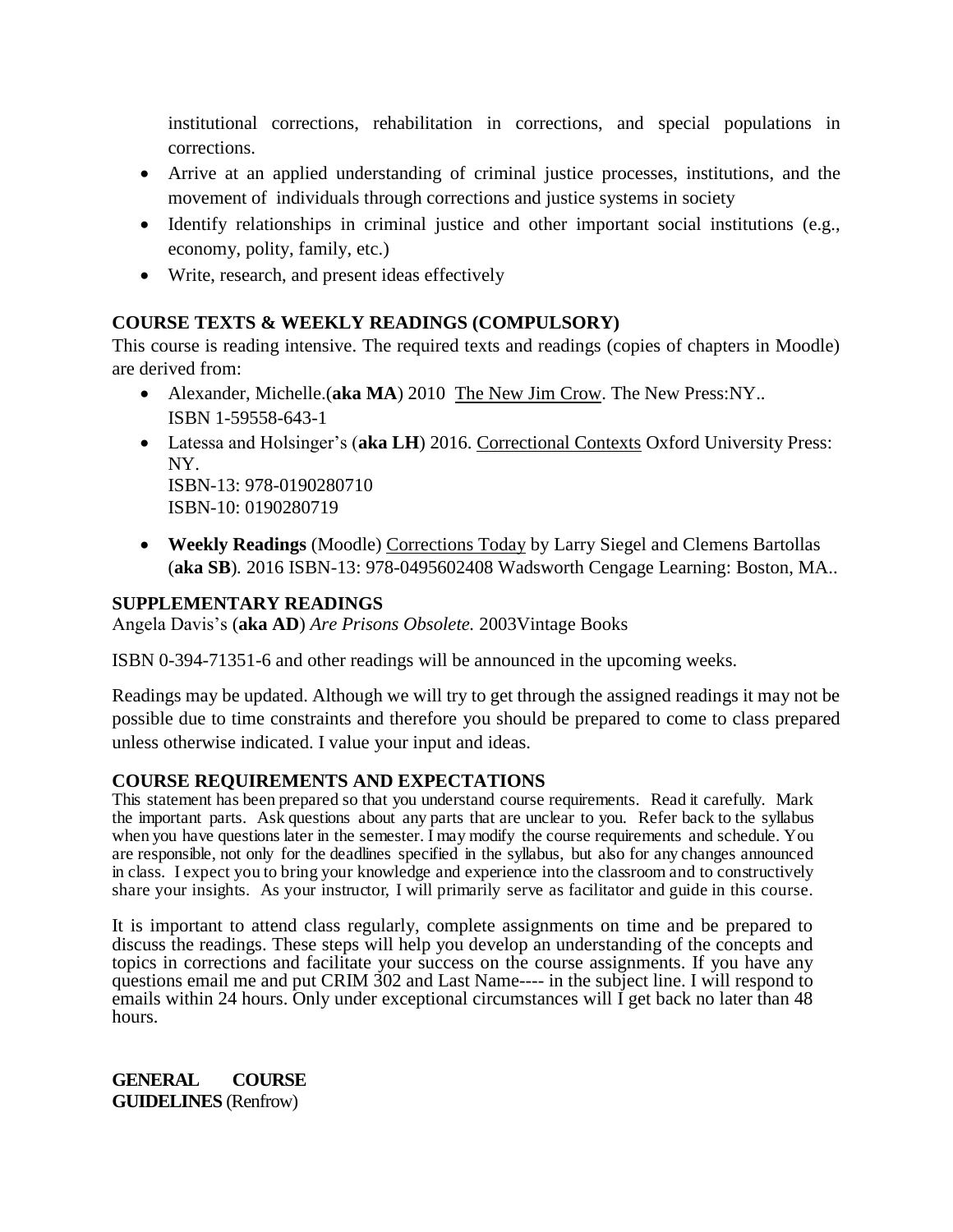a*. Your written work*. Unless instructions are given to the contrary, all work completed outside of class must be typed, 12 font, double spaced on 8 1/2 and 11 inch white unlined paper. I will **not**  accept work turned in via email unless it is expressly stated by me. Your work should be printed and turned in during class on the scheduled day/time, or as I otherwise instruct. Written work should follow ASA/APA/MLA Style and Guidelines. (For details, see our *Globe* page).

If you need help with your writing contact The Writing Center, Tutoring Center, and Math Clinic: The Office of Student Success offers fabulous (and free!) writing, math, and subject specific peer tutoring. Writing Center peer tutors will work with you at any stage of the writing process: from brainstorming ideas for an essay topic, to outlining, drafting, revising, and polishing. Subject specific peer tutors (including Math Clinic tutors) are here to help clarify specific course content, as well as demonstrate useful study strategies, techniques, and habits. To make an appointment or for more information, stop in Long Library, call 315.364.3434, or email [skorgan@wells.edu](mailto:skorgan@wells.edu)

### b*. Students are required to keep a folder that will be turned in during finals week.*

c. *Class discussions*. Much of our time will be devoted to discussion. I ask that we all abide by the discussion guidelines developed by psychologist, Lynn Weber. These include the following:

1) Acknowledge that racism, classism, sexism, and other institutionalized forms of oppression exist. 2) Acknowledge that one mechanism of institutionalized racism, classism, sexism, heterosexism, etc. is that we are all systematically taught misinformation about our own group and about members of other groups. This is true for members of privileged and oppressed groups.

3) Agree not to blame ourselves and others for the misinformation we have learned, but to accept responsibility for not repeating misinformation after we have learned otherwise.

4) Assume that people—both the people we study and members of the class—always do the best they can.

5) Actively pursue information about our own groups and those of others.6) Share information about our groups with other members of the class, and we will never demean, devalue, or in any way "put down" people for their experiences.

7) Agree to combat actively the myths and stereotypes about our own groups and other groups so that we can break down the walls which prohibit group cooperation and group gain.

8) Create a safe atmosphere for open discussion. If members of the class wish to make comments that they do not want repeated outside of the classroom, they can preface their remarks with a request that the class agree not to repeat the remarks.

d*. Scheduled days and times*. I expect you to be in class and on time. *More than two absences will result in a reduction in your final grade for the assignment and or GPA*. In order to pass this course, you must complete examinations at the scheduled times and complete all assigned work on the required/assigned days and times. Early examinations or submission of assignments will be permitted *only under the most exceptional ofcircumstances,* usually only with prior notification and arrangement confirmed in writing.

e*. Extra points and make up missed absence:* if you attend the event on March 1 st on campus the talk by Ithaca College's Sean Eversely Bradwell, PhD you can earn make up for an excused absence this semester. **AND** earn upto **5** extra points for attending this event.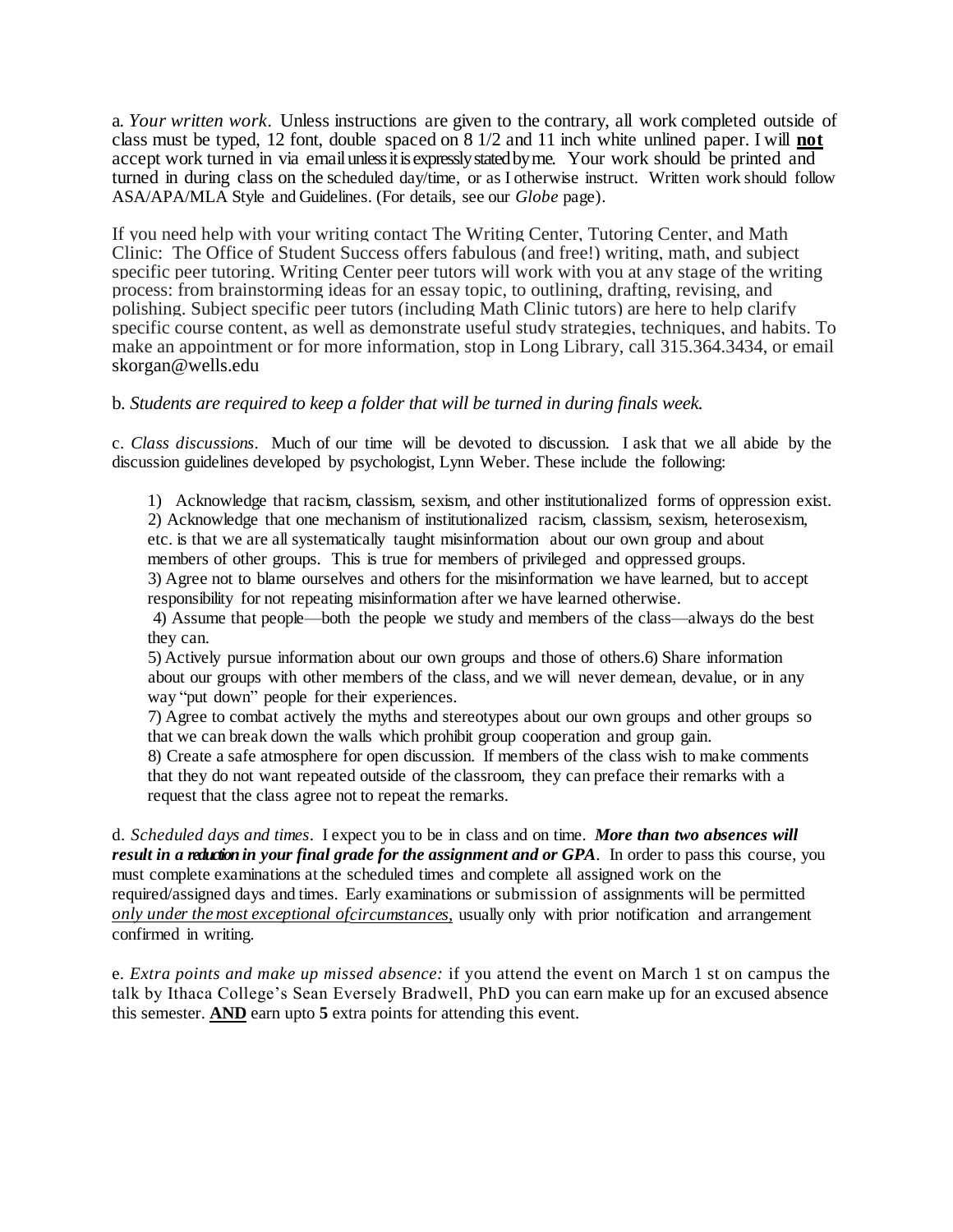f*. Office hours.* Appointment times are posted on my office door. Be sure to schedule an appointment via email if you would like to discuss your course progress and related concerns during scheduled office hours.

g*. Late work*. I will deduct points for late work. All work, no matter how late, must be completed in order to pass the course. *You should always make a duplicate copy of your work or be sure that you have one reliable electronic copy as back up. Computer or disk failure is never an acceptable excuse for late work.*

h*. Course Adaptations/Accommodations.* **Wells College makes reasonable accommodations for qualified students with documented disabilities. If you have a learning disability, a chronic illness, physical or mental health disability that may have some impact on your work for this class and for which you may need accommodations ,** because of a disability, if you have emergency medical information to share, or if you need special arrangements in case the building must be evacuated, let me know as soon as possible, **and or you may notify Randy DeVett-McKeon, Assistant Director of Student Success in the Office of Student Success, located in the Learning Commons, Long Library by calling x3432 or emailing [studentsuccess@wells.edu](mailto:studentsuccess@wells.edu) or [rdevettmckeon@wells.edu.](mailto:rdevettmckeon@wells.edu)**

i. *Academic integrity*. We will follow the academic honesty policy described in the Wells Student Honor Code (regarding student misconduct, cheating, and dishonesty) and enforce this policy as necessary. Any infractions (including plagiarism, intended or not) will result in severe penalties, including a failing grade on the assignment and/or the course AND additional sanctions from community court to repair the harm done to the community.

j.*Technology in the Classroom*. Please keep classroom distractions to a minimum. Cell phones should be switched off or silenced. Computers, while useful for keeping notes, should only be used for class-related activities. If your use of technology becomes a disturbance, I will dismiss you for the day and your technological device for the rest of the semester

k. *Inclement Weather.* Please register for Wells Express Alert, which will notify you if the college is closed due to inclement weather. There may be times when the college remains open, but I feel that the roads are dangerous for travel. I will send out an email notification and or make arrangements to conduct class online pending availability of internet service.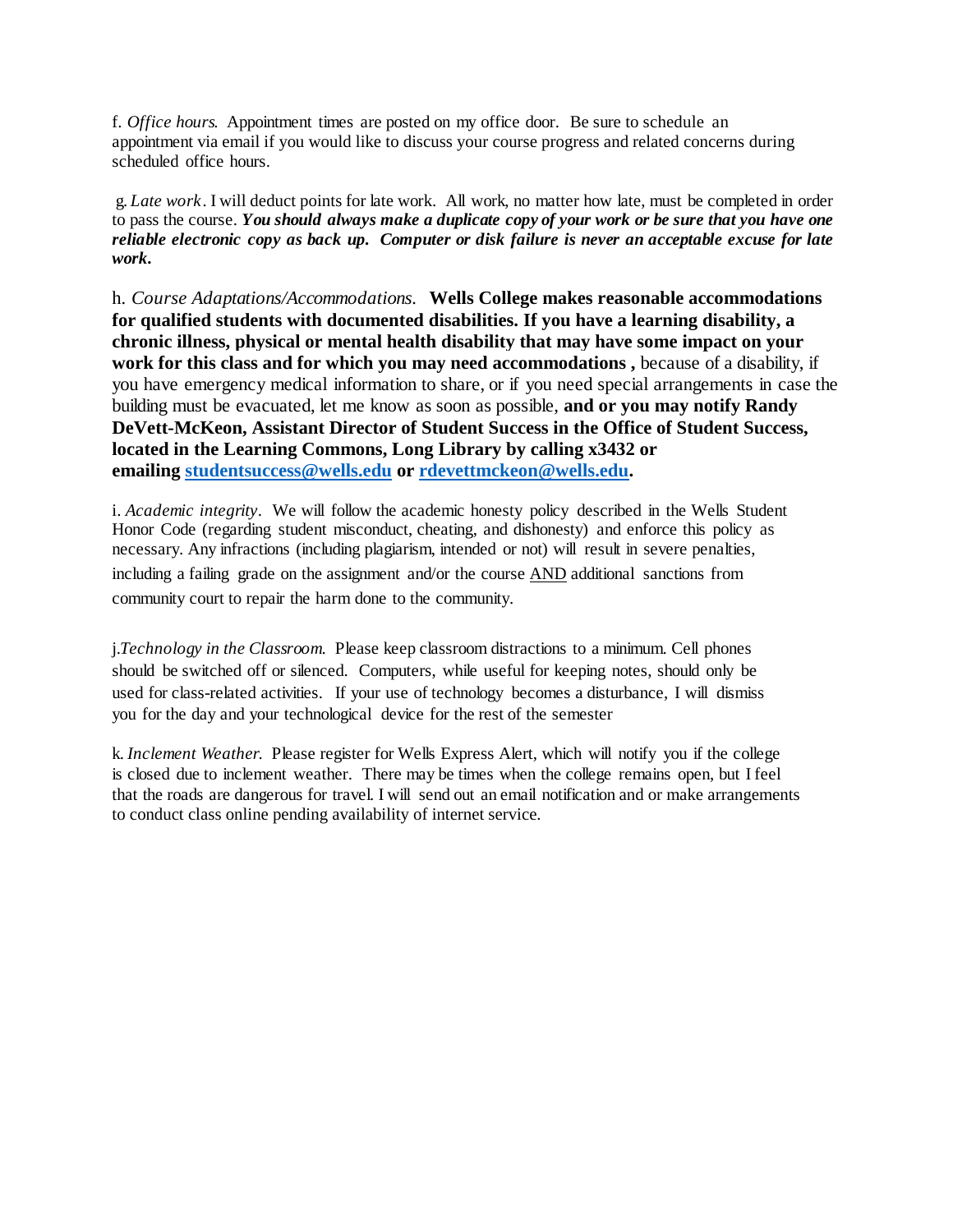### **LEARNING OPPORTUNITIES**

*All course requirements must be completed in order to receive a passing final course grade. Failure to*  complete any assignment will result in a failing grade  $(F)$  in the class, regardless of other performance. *Incompletes are rarely given and only in cases where students have a documented excuse in the last weeks of the semester.*

### *Discussions*

Students (individual and pairs) will sign up and participate in class discussions (The New Jim Crow and as announced in class). A sign- up sheet and instructions will be made available in weeks 2-4. The remaining class time will be spent having students facilitate the discussion. Multiple formats in the remaining class period for example one-minute papers, pair and share index cards will be implemented. Unless otherwise indicated students are required to make their own notes and even bring questions to class. Students will be marked down for remaining passive or merely sitting in class without purposeful participation. Make an effort to enrich the discussion/s and remember your contributions are valuable.

# *Quizzes*

For points earned towards course assignments students are required to complete the quizzes available every other week. Certain limitations apply.

*Exams*. There will be two (2) exams – a midterm and final.

### **Mid-Term Essay***.*

Each student will write a 5-7 page essay in response to a field trip, guest lecture or event in the community OR after reviewing a film of their choice. The essay must include a discussion of themes/ and or concepts/ or topics in corrections. A hand out with instructions including the due date will be made available in a couple of weeks. I require you to include at least 3-5 or more academic sources (criminology and social science journals).

### **Final Exam (Presentation and Paper)**

### Presentation

At the end of the semester you will participate in final presentations. Our goal is not just to report our individual research but collectively listen to others and participate in presentations. We may present before the Wells community possibly if time permits. More information on this will be available in weeks 2-4.

### Final Paper

Each student will complete a 10 page research paper that touches on a topic in corrections for example the impact of sentencing, community corrections or effective correctional programs. Students will review a minimum of 4-6 articles from scholarly sources as they compile their final research paper. For instructions on how to write a research paper, visit the Owl at Purdue or review an article in a well-known social science journal. I will go over the details of the final paper as the semester proceeds. A handout will be available online.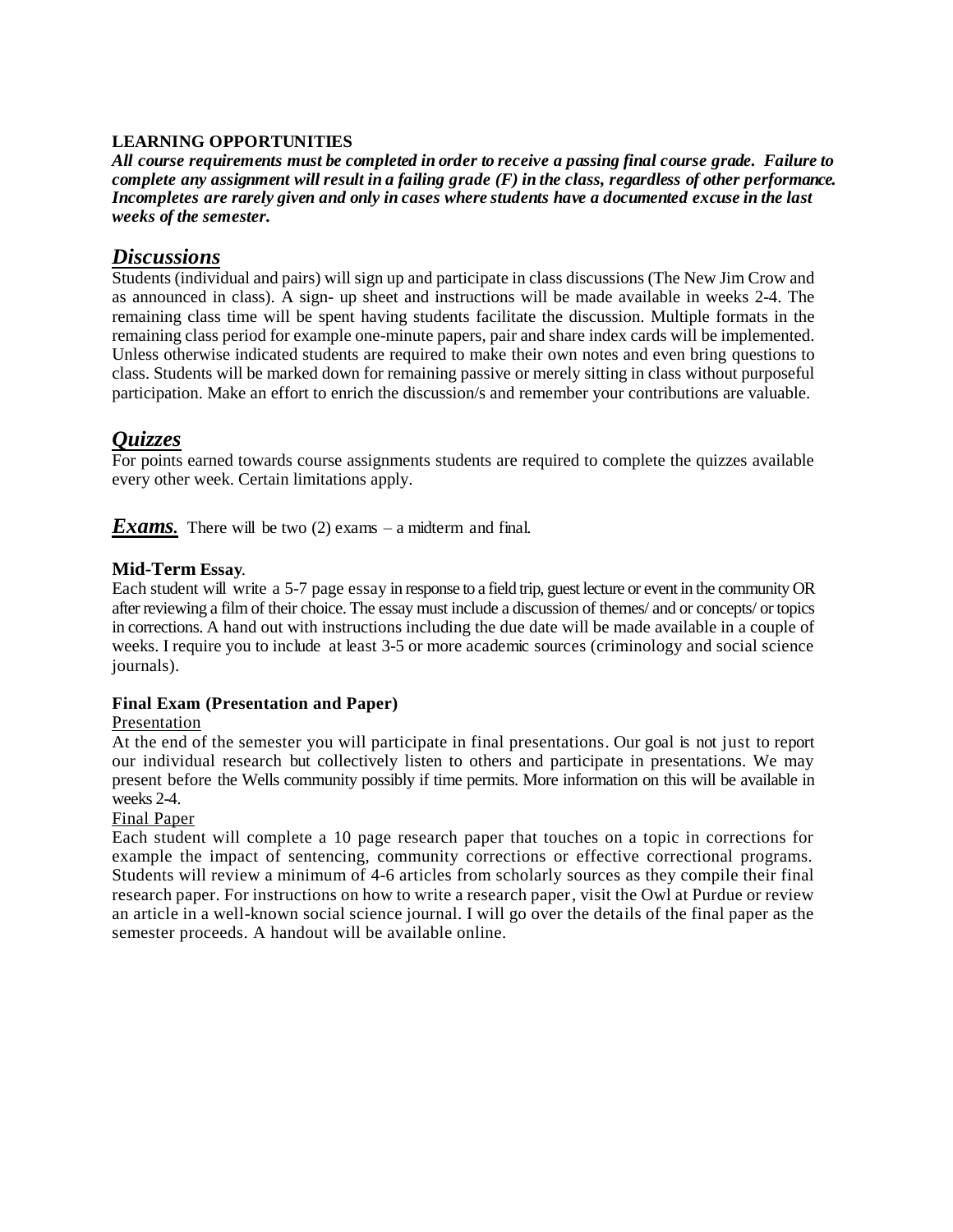# **ACTIVITIES, ASSIGNMENTS, AND GRADING POLICY**

### **GRADING SCALE:**

 The final letter grade will be determined by the sum of the weighted scores of your exams, assignments, and class attendance according to the following scale:

 $100\% - 90\% = A$  $89\% - 80\% = B$  $79\% - 70\% = C$  $69\% - 60\% = D$ Below  $60\% = F$ 

**Achieving an A requires going above and beyond the minimum requirements of the assignment.** This includes submission of assignments on and before the due date, assignments that requirements including excellent grammar, clear and concise writing, and overall displays depth and personal effort. **If you simply meet the minimum requirements and slide your assignment in at the last minute, please do not expect to earn more than a C.**

| <b>Type of Assignment</b>                          |                      | Weight |
|----------------------------------------------------|----------------------|--------|
| Class Activities 5-10 quizzes                      | $@20-30pts$          | 25%    |
| Attendance 10 pts weekly & Participation 10 pts    |                      | 25%    |
| weekly                                             | $@20$ pts            |        |
| Mid-Term (5 page response essay)                   | $@100$ pts           | 25%    |
|                                                    |                      |        |
| Final Research Paper                               |                      | 25%    |
| a) Bibliography (5 journal articles)               |                      |        |
|                                                    | @ 15 pts             |        |
| <b>b</b> ) Review of Literature                    | @ 30 pts             |        |
| c) Power Point Presentation with help of resources |                      |        |
| from media                                         | @ 15 pts             |        |
| d) FINAL PAPER 10pg                                | @ 40 pts ------      |        |
|                                                    |                      |        |
|                                                    | <b>Total 100 pts</b> |        |